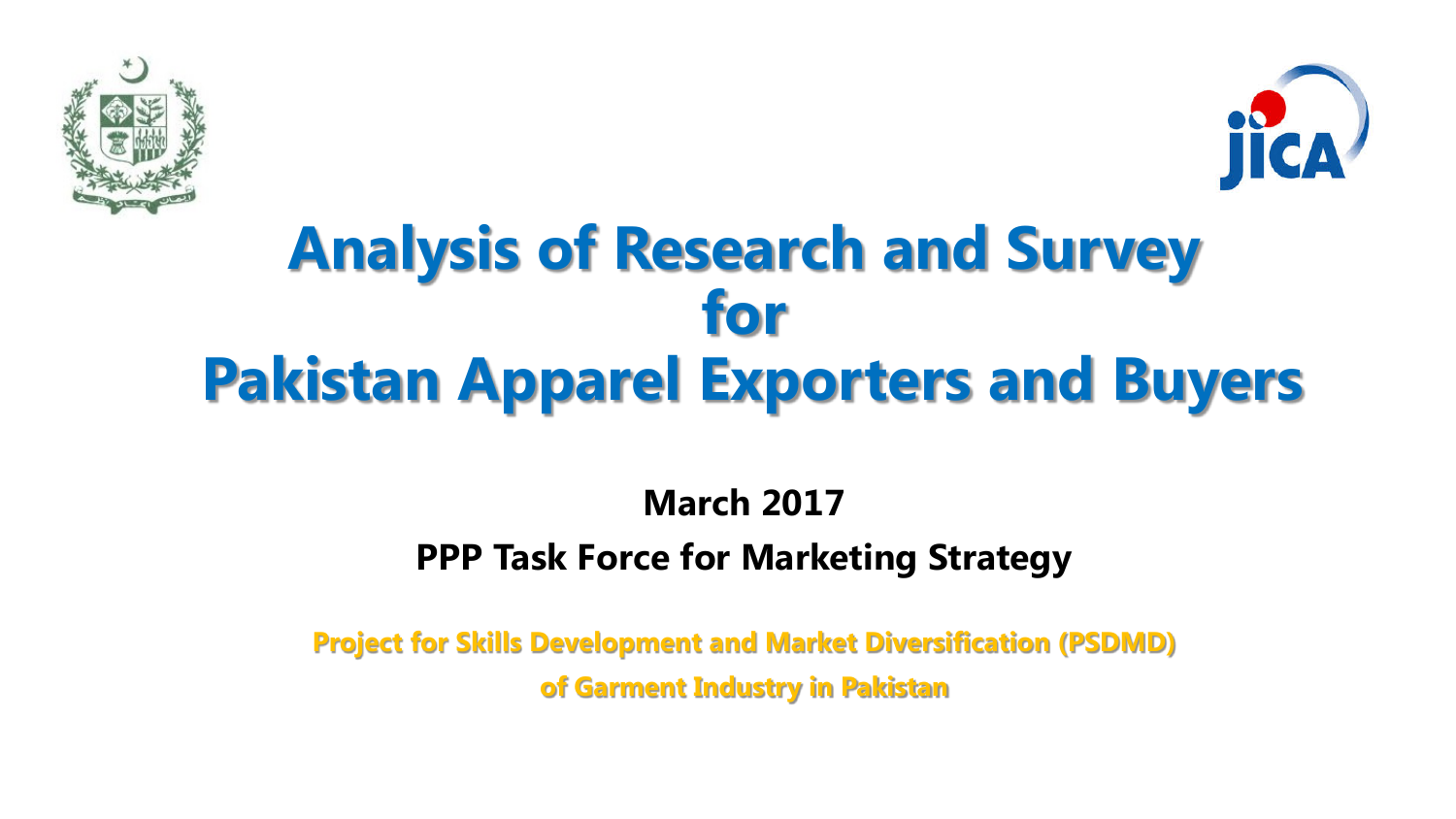# **CONTENTS**

## **1. Research Objective**

**2. Methodology and Samples**

## **3. Finding Summary**

3-1 Findings from Pakistan Apparel Exporters

- Q1. About Your company
- Q2. About Your Export
- Q3. Issues in Your Export
- Q4. Export Promotion
- Q5. International Competition
- Q6. Requests for Supports
- 3-2 Findings from Apparel Buyers
	- Q1. Comparison with other competing Countries
	- Q2. Issues to be Improved and Demands

## **4. Recommendations**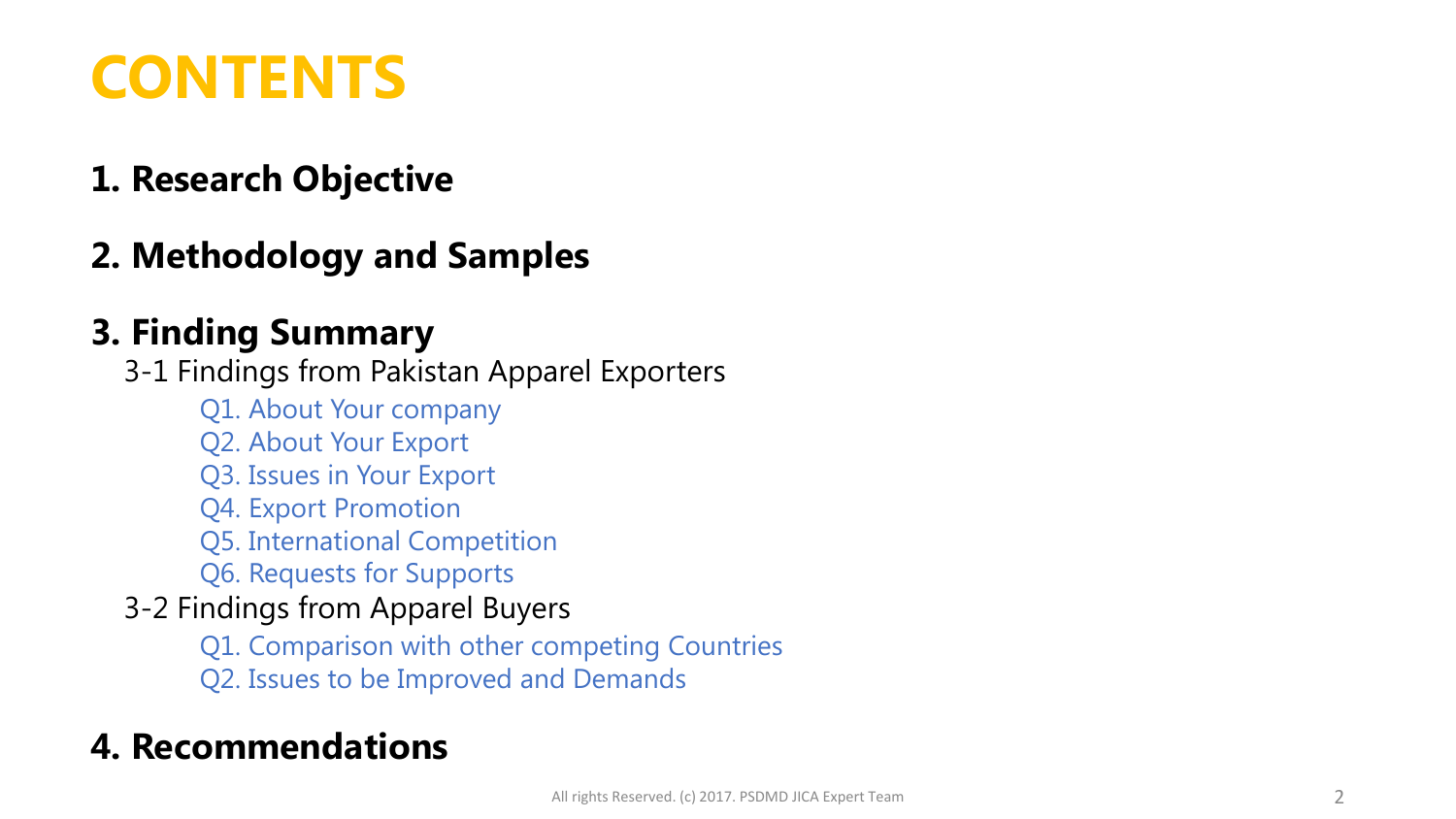# **1. Research Objective**

**The Research and Survey on Apparel Exporters & Buyers was conducted in order to understand the current situation, needs and issues faced by Pakistan apparel industry regarding market expansion and diversification through their export. It aims that the result of the survey will be reflected into the activities of our PPP Task Force for Marketing Strategy and the project implementation to promote Pakistan apparel export in the global market by enhancing public and private collaborations.**

#### **The research objectives are as follows:**

#### 【**For Pakistan Apparel Exporters**】

- **To find out basic company information of apparel exporters on size, activities , strength , etc.**
- **To find out export performance in the apparel exporters' business.**
- **To find out issues on their export and export promotion.**
- **To find out their thoughts and performance in the international comparison.**
- **To find out their needs and requests in respect of marketing, product development, production & quality control, tax relief, etc.**

#### 【**For buyers**】

- **To find out import activities of Pakistan apparel products by buyers.**
- **To find out issues to be improved and demands on Pakistan apparel products considered by buyers.**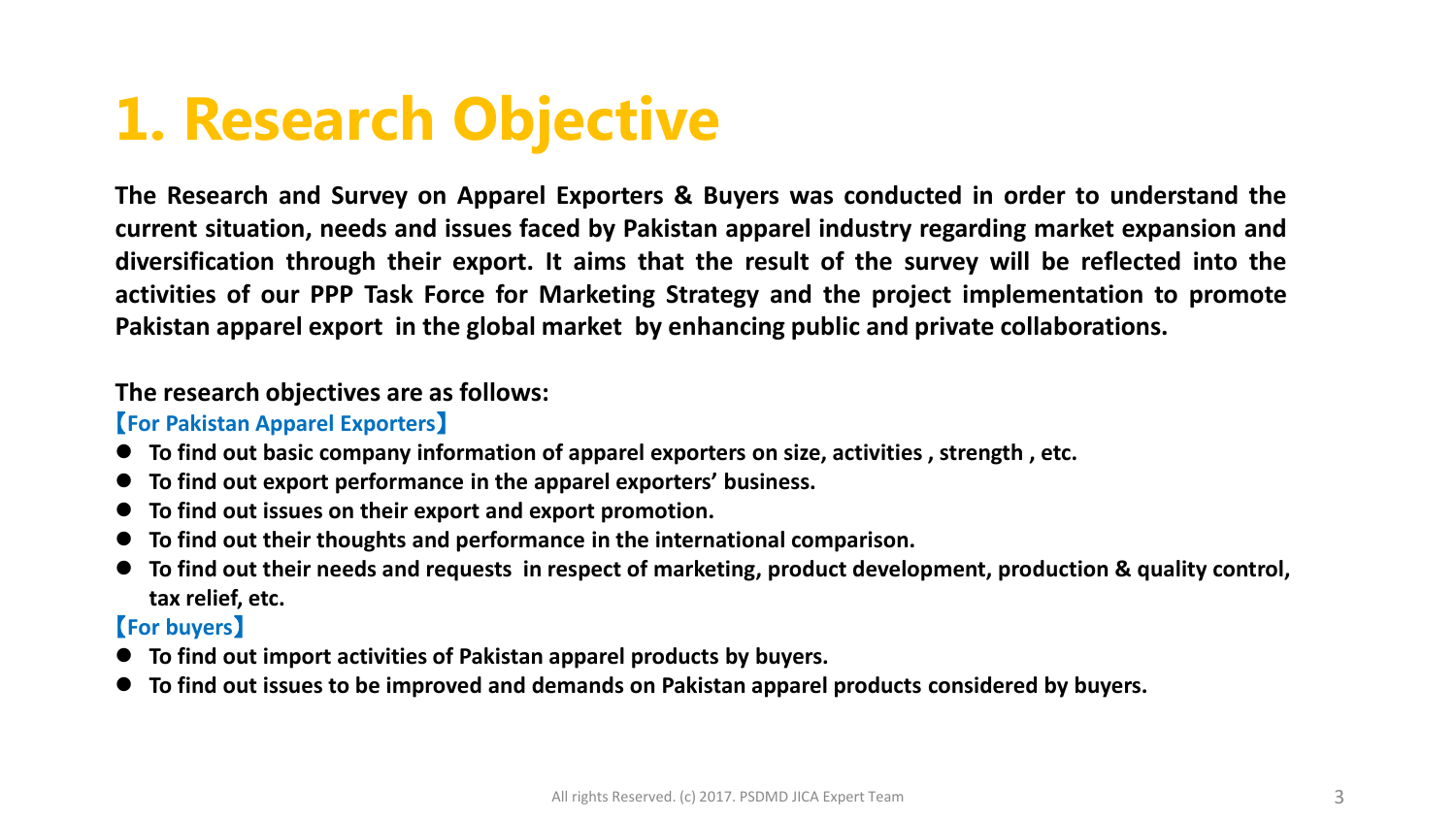# **2. Methodology and Samples**

**The survey has two aspects. One is to understand the current situation, issues, and needs of Pakistan apparel exporter which are mainly members of PHMA and PRGMEA respectively. The other is to understand current situation, issues to be improved and demands on Pakistan apparel industry considered by buyers.**

**The survey was conducted through questionnaires to 40 Pakistan apparel exporters under PHMA and PRGMEA as well as 10 buyers in Pakistan. The breakdown of Exporters is as shown below;**

**Breakdown by Turnover Breakdown by** Cities

| Size of<br>∣Turnover |       | \$1 million<br>or less | $\frac{1}{2}$ \$ 2-5<br>million | $$5 - 10$<br>million | $\frac{1}{2}$ 10 to 50<br>million | \$50 to 100<br>million and<br>labove | Unknown | Total |
|----------------------|-------|------------------------|---------------------------------|----------------------|-----------------------------------|--------------------------------------|---------|-------|
| <b>PHMA</b>          |       |                        | 2                               |                      |                                   |                                      |         | 16    |
| <b>PRGMEA</b>        |       |                        | 4                               | b                    |                                   |                                      | 3       | 24    |
|                      | Total |                        |                                 |                      | 14                                |                                      | ົ       | 40    |

| <b>Cities</b> | Lahore | Sialkot | Faisalabad Karachi | Total |
|---------------|--------|---------|--------------------|-------|
| <b>PHMA</b>   |        |         |                    | 16    |
| <b>PRGMEA</b> |        |         |                    | 24    |
| Total         | 28     |         | 3                  | 40    |

**Since the similar research results from Japanese apparel exporters are available, comparison between Pakistani and Japanese apparel exporters is made in 3-1 of "3. Finding Summary" as long as Japanese results are available. The Japanese results (from 175 Japanese companies) are quoted from the research report made by SME Support, Japan in 2010.**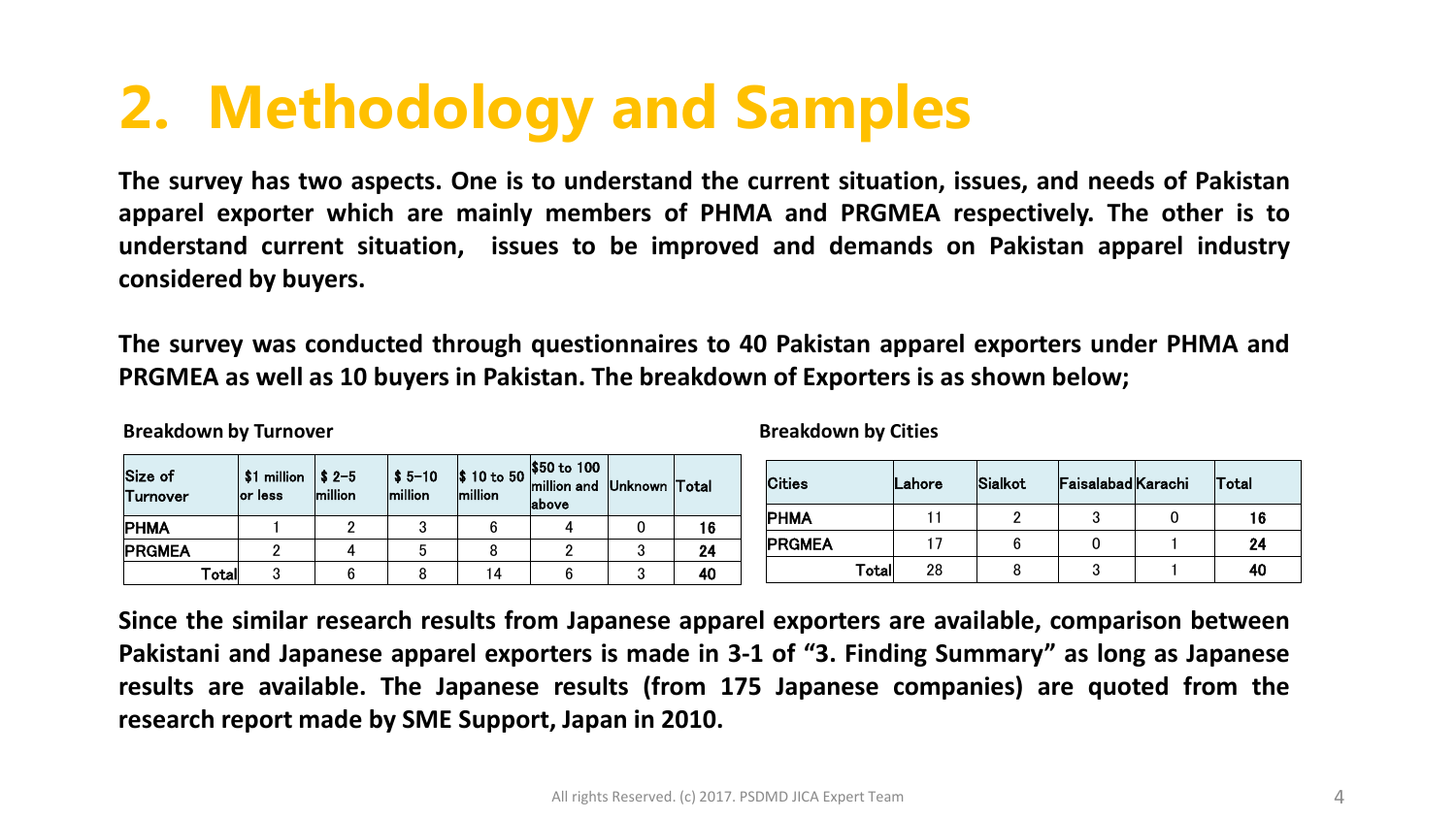

## **3-1 Findings from Pakistan Apparel Exporters**

- Q1. About Your company
- Q2. About Your Export
- Q3. Issues in Your Export
- Q4. Export Promotion
- Q5. International Competition
- Q6. Requests for Supports

## **3-2 Findings from Apparel Buyers**

Q1. Comparison with Other Competitor Countries Q2. Issues to be Improved and Demands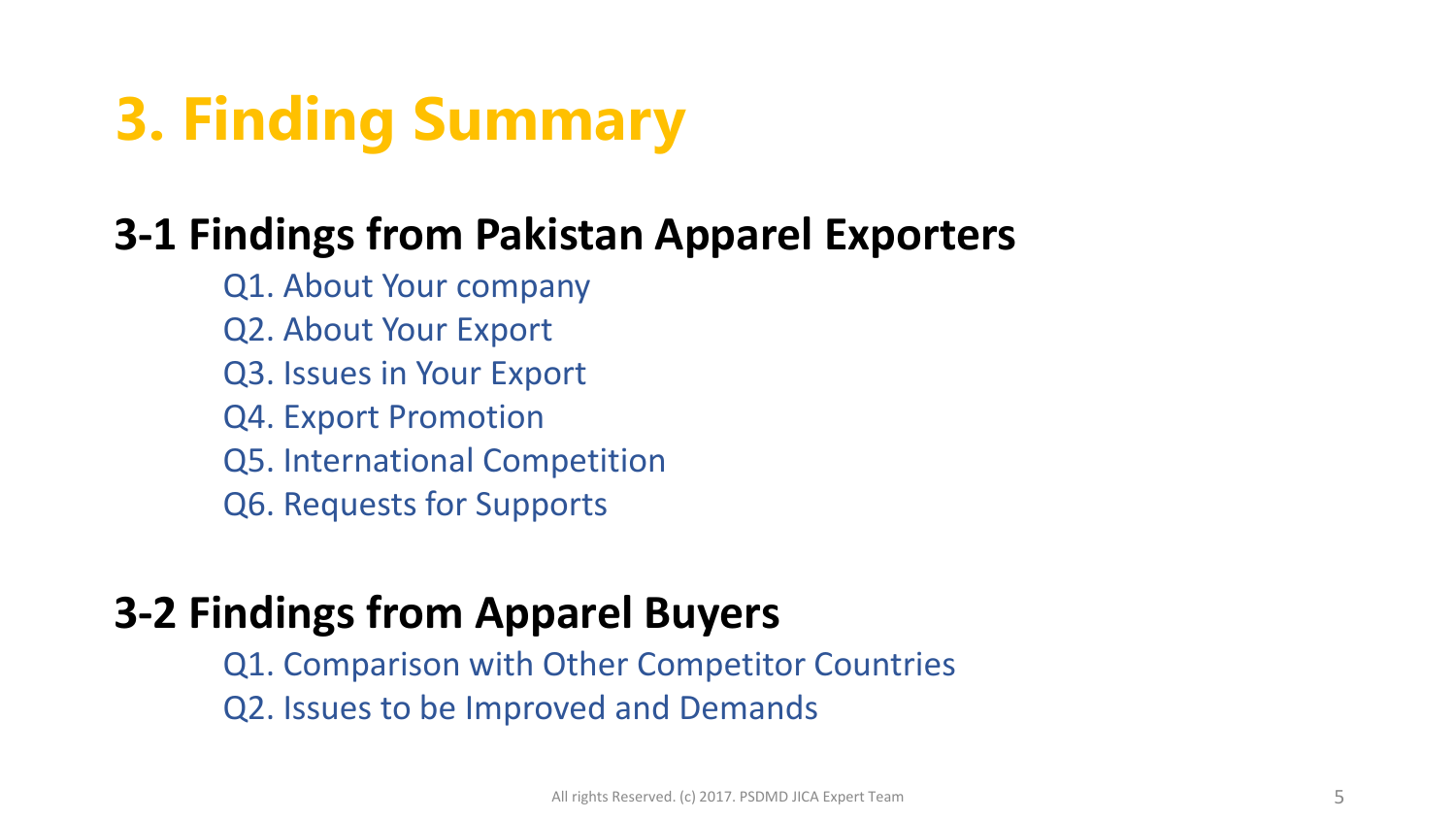# **3-1 Findings from Pakistan Apparel Exporters**

# **Q1. About Your Company**

#### 【Summary】

Q1-1. Purchase of Textile Materials: Purchase from the supplier (65%)

- Q1-2. Types of Transaction: Selling Out (65%)
- Q1-3. Scales of Your Turnover :  $\frac{1}{2}$  \$ 10 to 50 million (38%)
- Q1-4. Trend of Your Turnover (Recent 3 Years): has increased more than 10% (56%)
- Q1-5. Trend of Your Profit (Recent 3 Years): is slightly increasing 20 (51%)

**Questions The most popular answer**

#### 【Comment】

Out of 40 exporters, 38% of them are in medium large scale companies with annual turnover of USD10-50 mil. Most of them purchase the material from suppliers and have selling out type transaction. More than half of them have more than 10% growth of turnover and slight profit increase.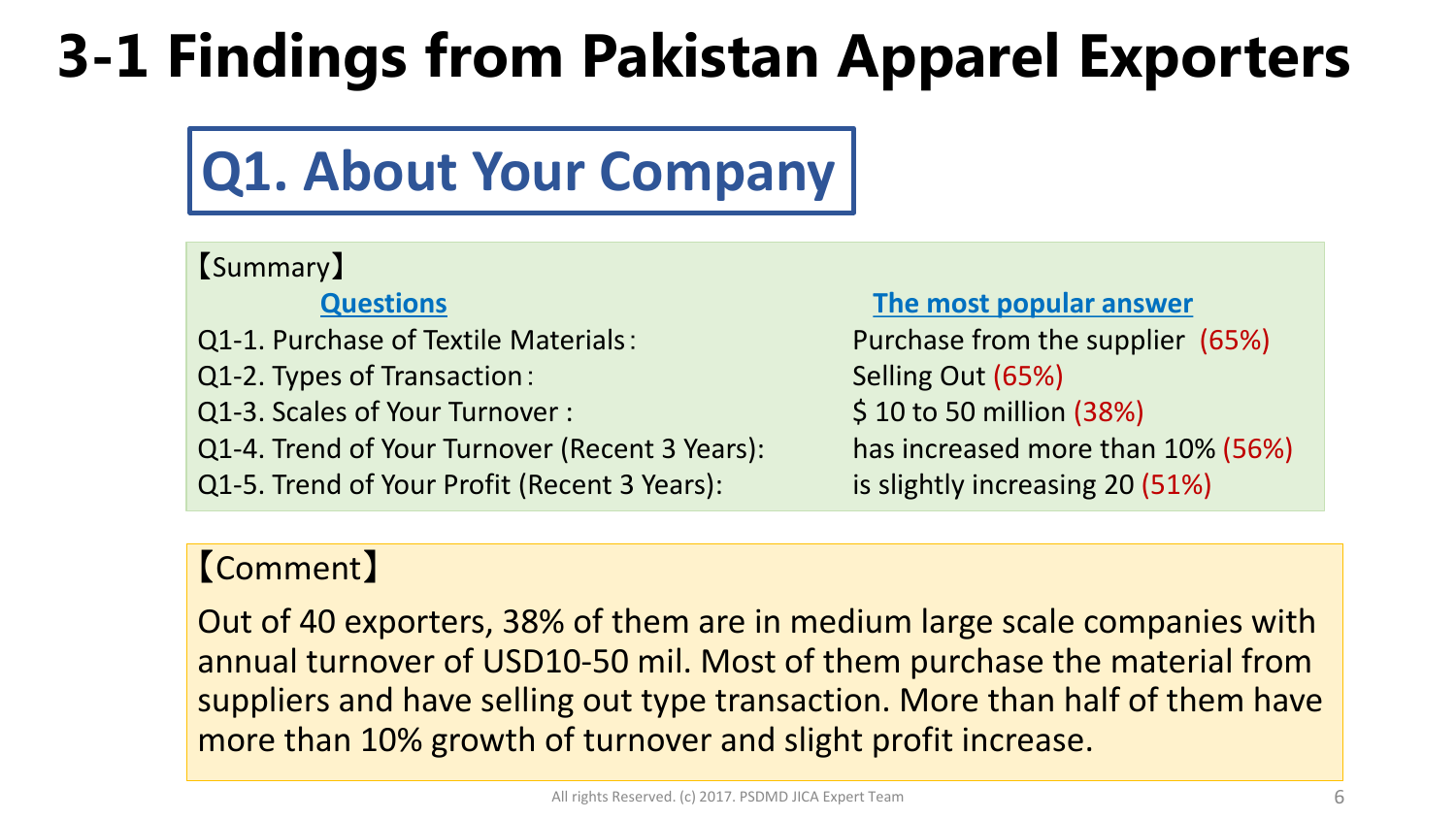# Q1-1. Purchase of Textile Materials



## 【Comment】

• The majority of Pakistani companies are purchasing materials from suppliers, while some of them use in-house raw materials.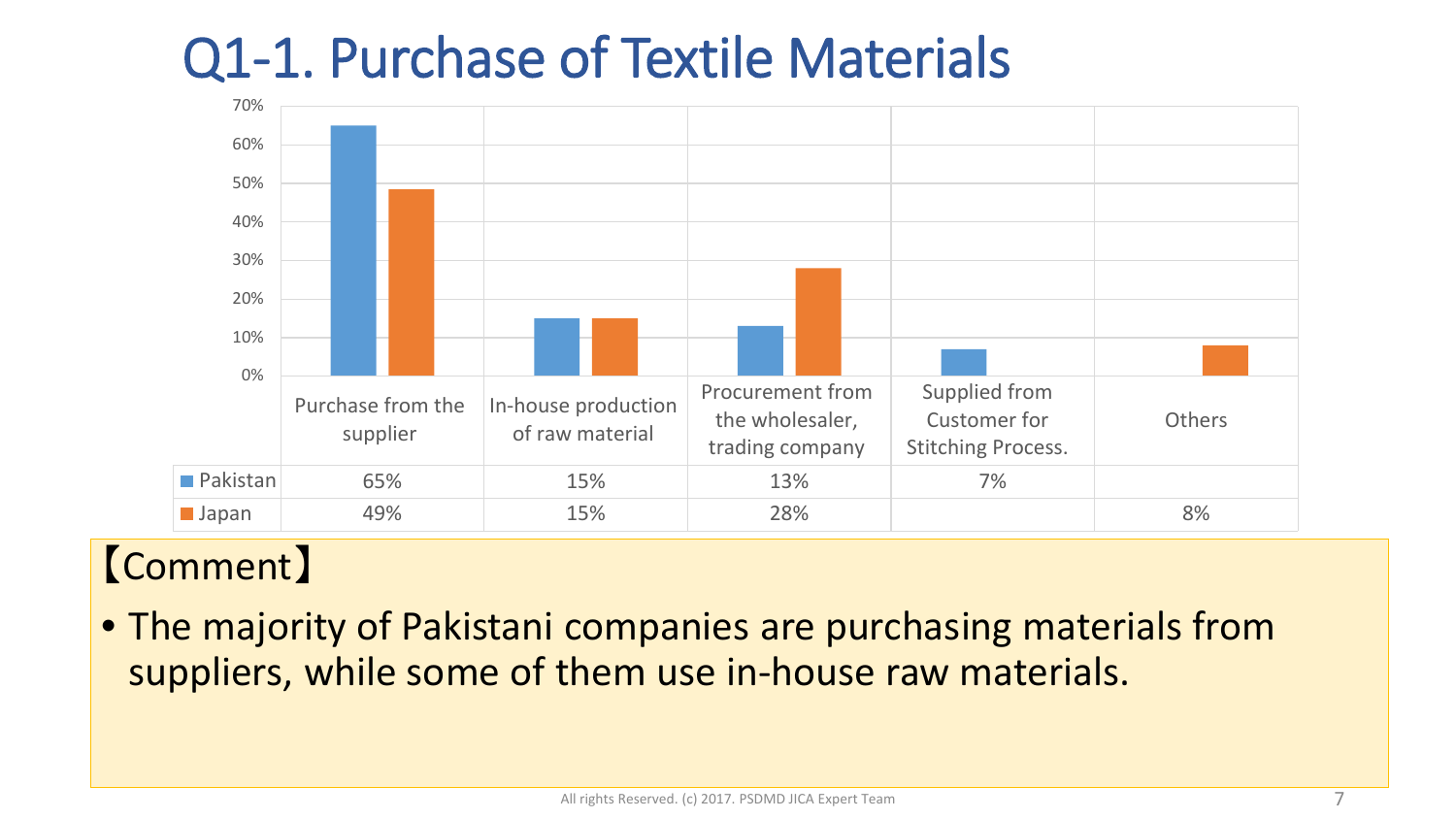# Q1-2. Types of Transaction



- "Selling-out" transaction is the largest in both Pakistan and Japan.
- There is a difference on "sales transaction with a return policy" between Pakistan and Japan. Japanese companies use this type transaction more than Pakistan.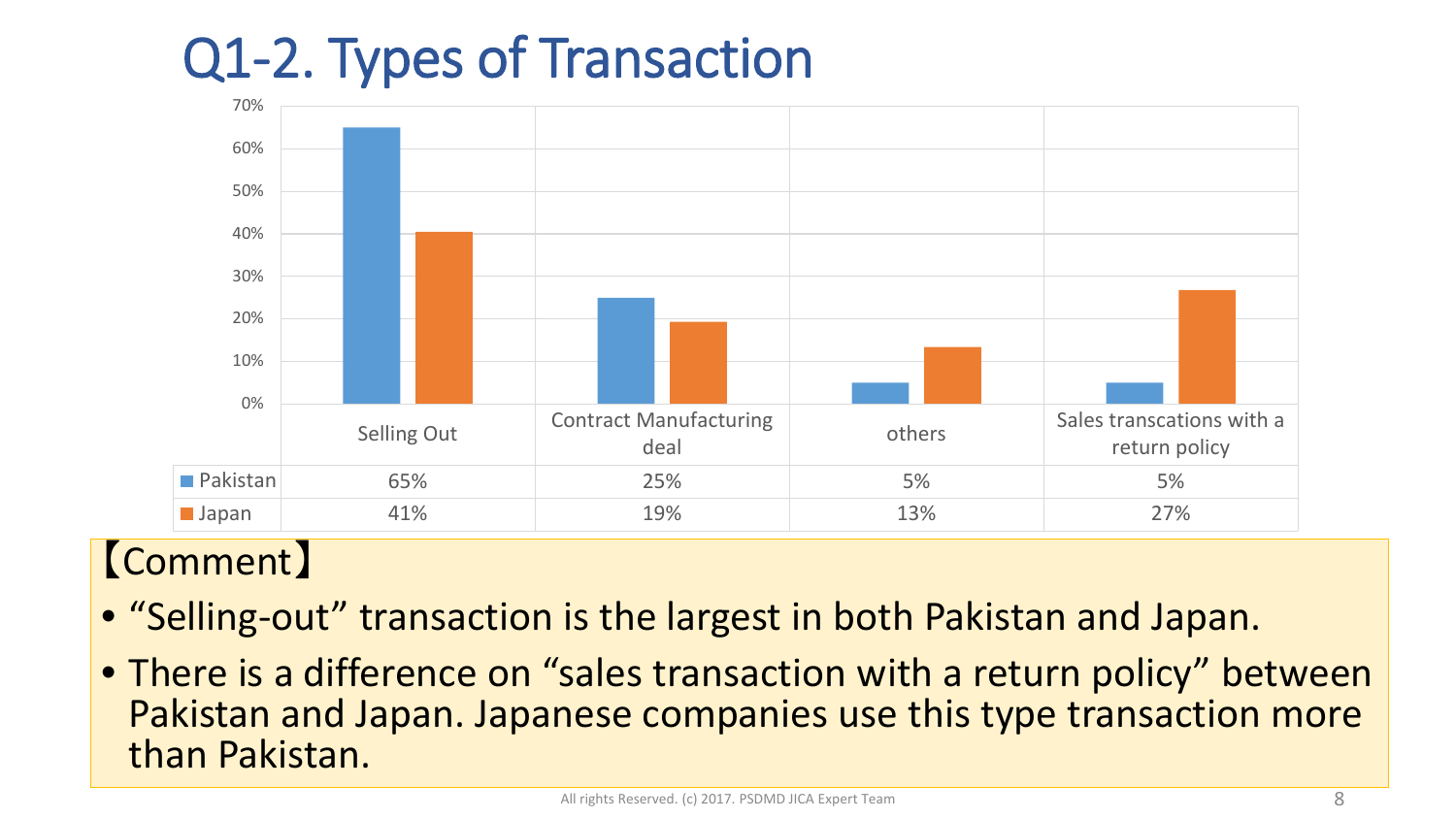# Q1-3. Scales of Annual Turnover



## 【Comment】

• The largest group in Pakistani respondents is medium large-sized companies with annual turnover of USD10-50million. It is about 38% of the total respondents.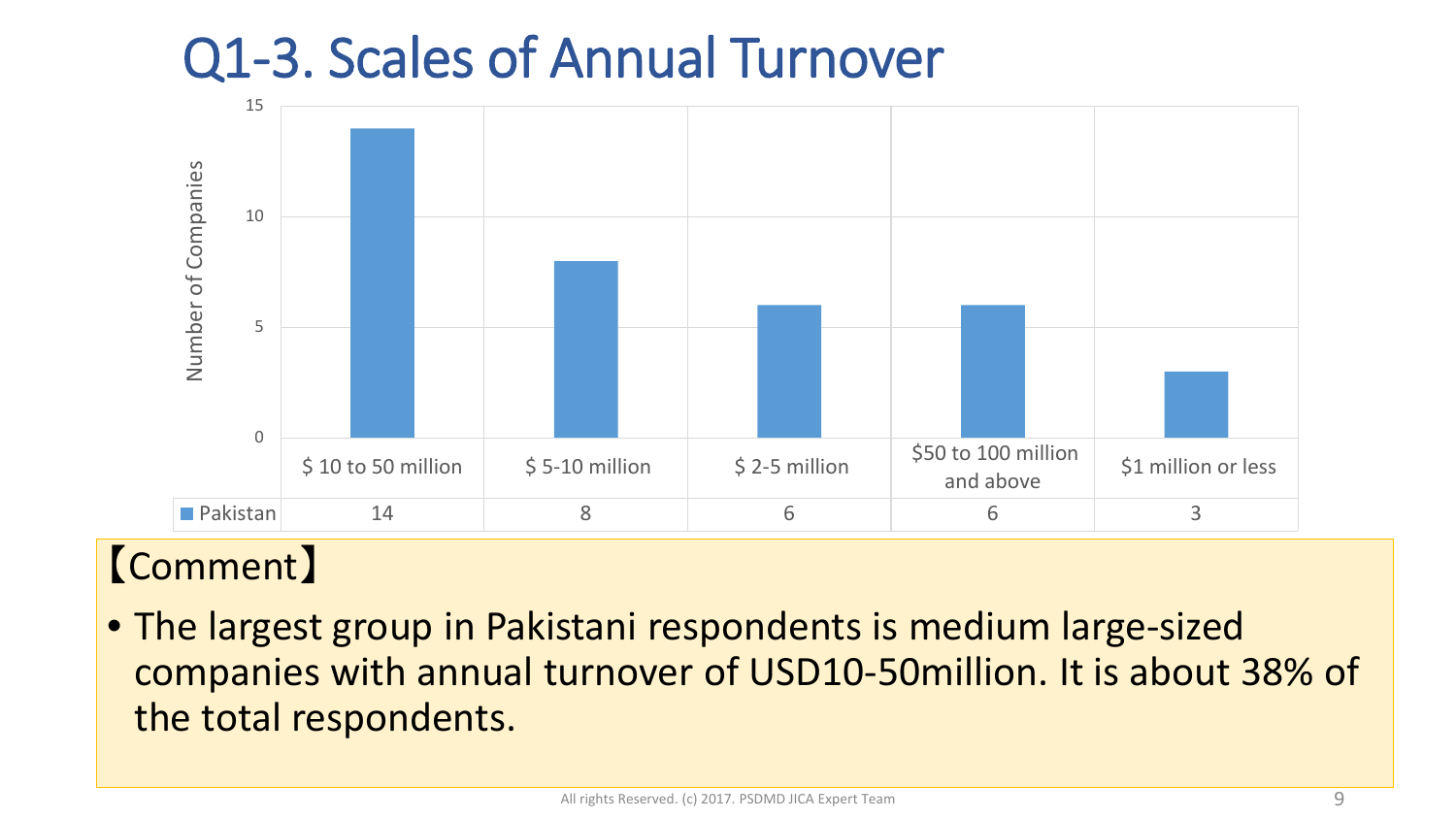# Q1-4. Trend of Annual Turnover (Recent 3 Years)



## 【Comment】

• The trend shape of annual turnover between Pakistan and Japan is totally reversed. Generally speaking, most of Pakistani companies have increase in turnover, while most of Japanese companies have decrease.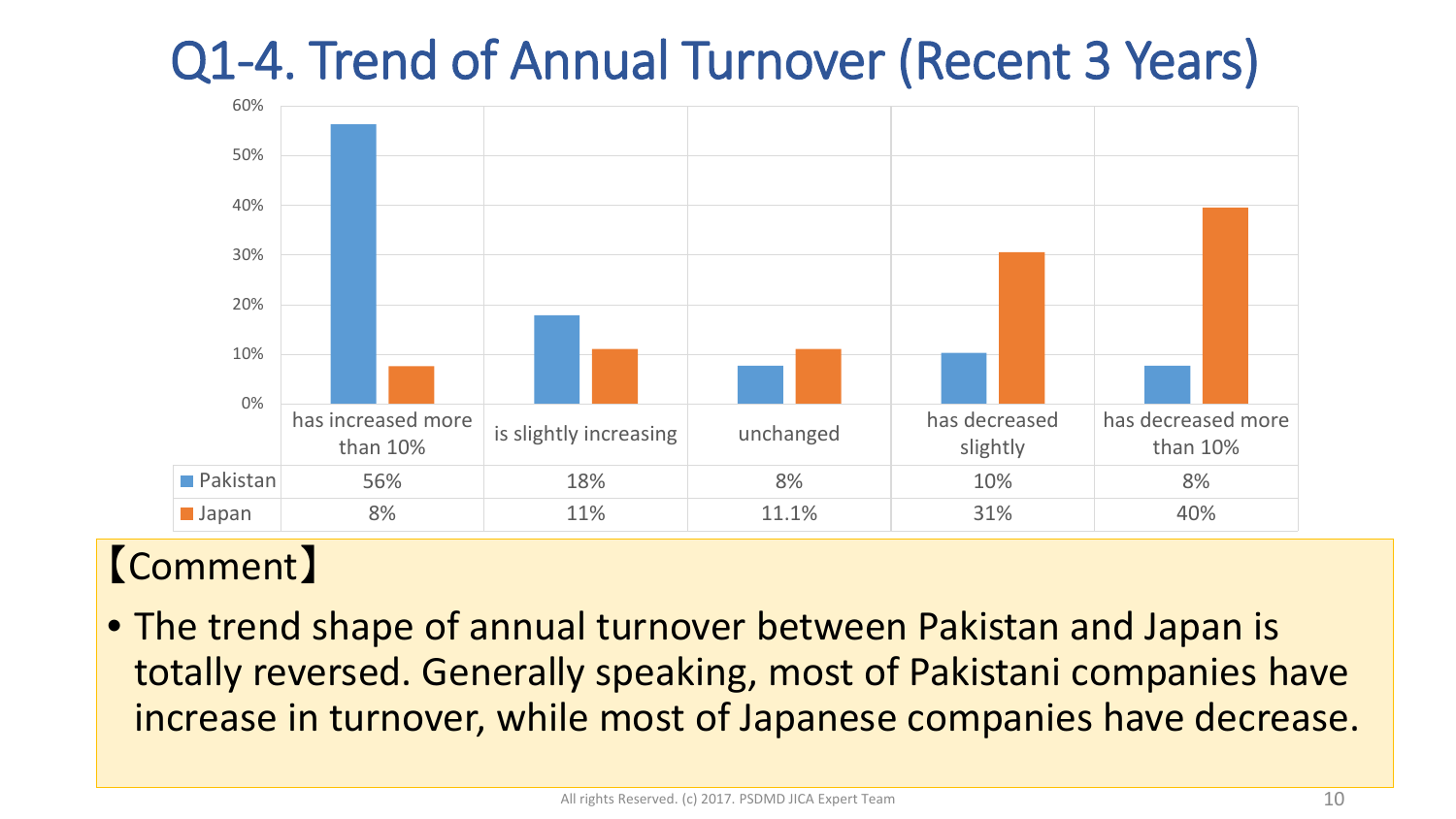# Q1-5. Trend of Annual Profit



- Most of Pakistani companies have slight increase of annual profit, while many Japanese companies have more than 10% decrease.
- Generally speaking, there is no big change of profitability in Pakistani companies.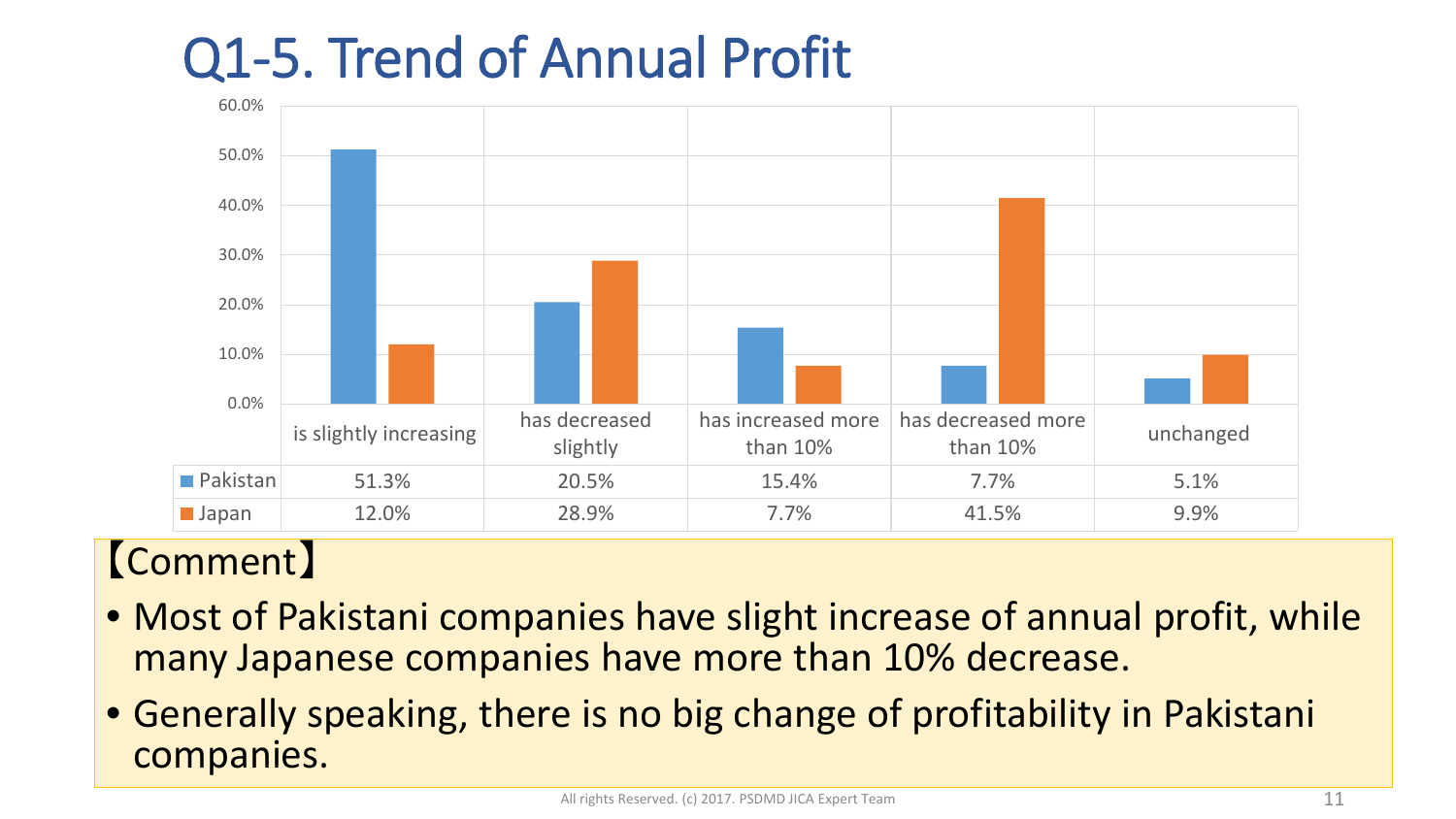# **Q2. About Your Export**

## 【Summary】

Q2-2. Regions or Countries for Export: Europe (44%)

Q2-3. Items of Exported Products: Men's (26%)

Q2-7. Important Things to Continue Export: Suitable product development (29%)

Q2-8. Regions to focus on for further export: Europe (37%)

#### **Questions The most popular answer**

Q2-1. Measures of Export: Direct export to the overseas retail business (46%) Q2-4. Brands for Export: International Brands (70%) Q2-5. Chance of Successful Transaction: Marketing by overseas business Trip (37%) Q2-6. Information Sources for Export: Info exchange with customers abroad (47%)

## 【Comment】

Looking at export performance, it is remarkable that they still heavily reply on Europe market. Men's items with international brands are popular for export. Marketing by overseas business trip is most popular chance of successful transaction.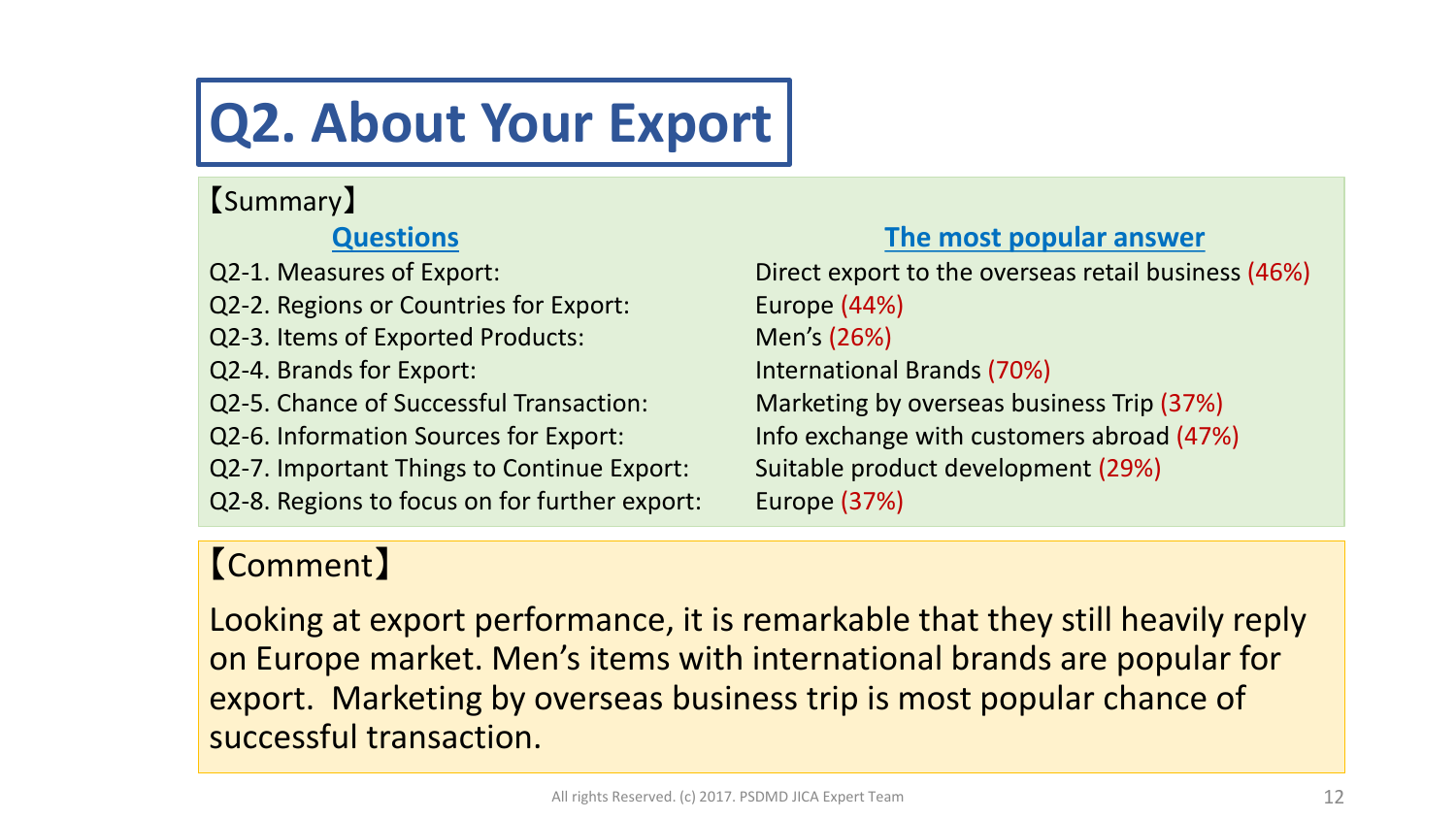# Q2-1. Measures of Export



- "Direct export to the overseas retail business" is the largest in measures of export in both Pakistan and Japan. The trend is almost same in two countries.
- Some Japanese companies have its own outlets in overseas countries.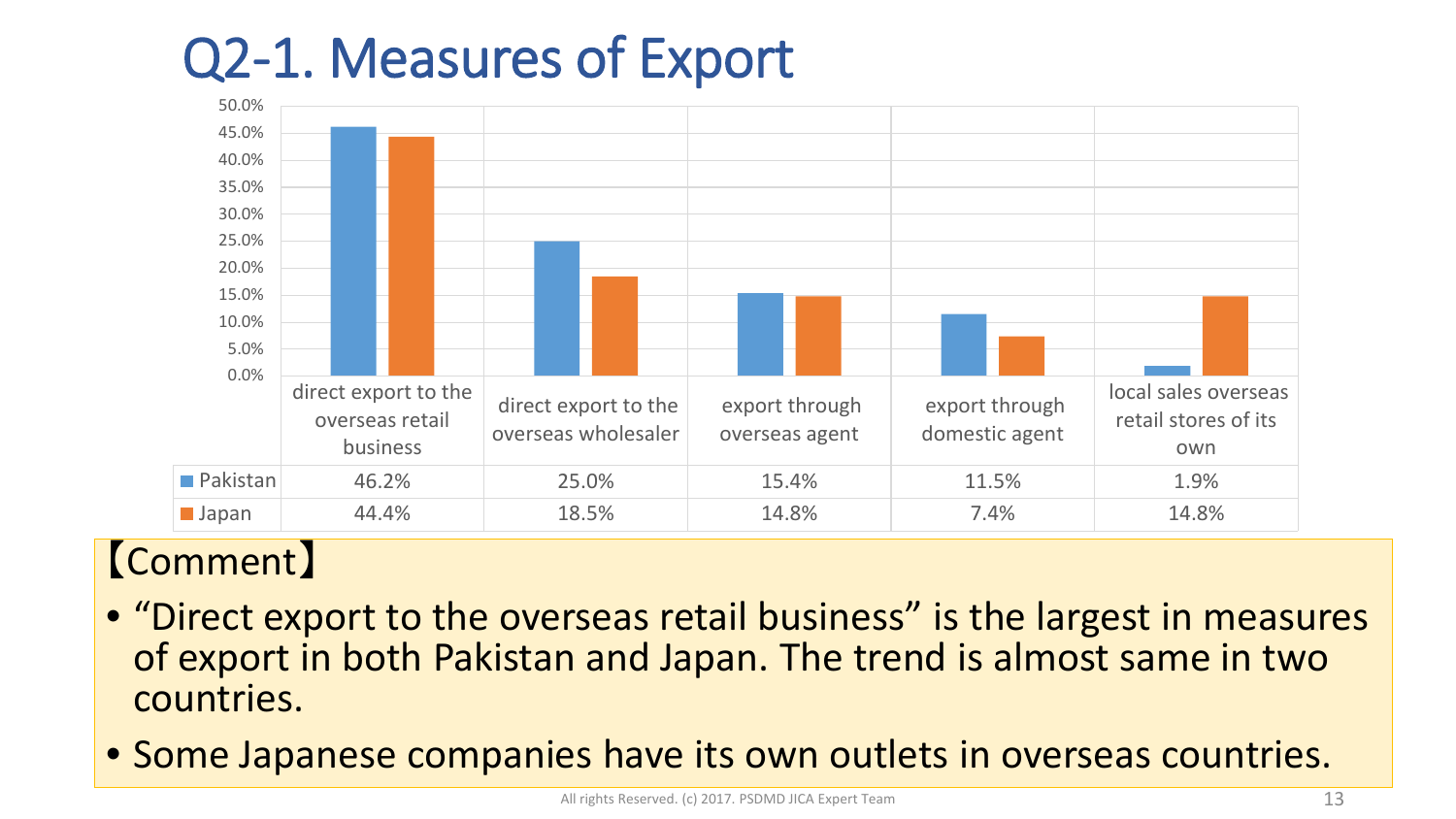# Q2-2. Regions or Countries for Export



- The top two of export destinations are Europe and North America in both Pakistan and Japan. Pakistan's dependence on Europe is much bigger.
- Japan has more exports to Asian region.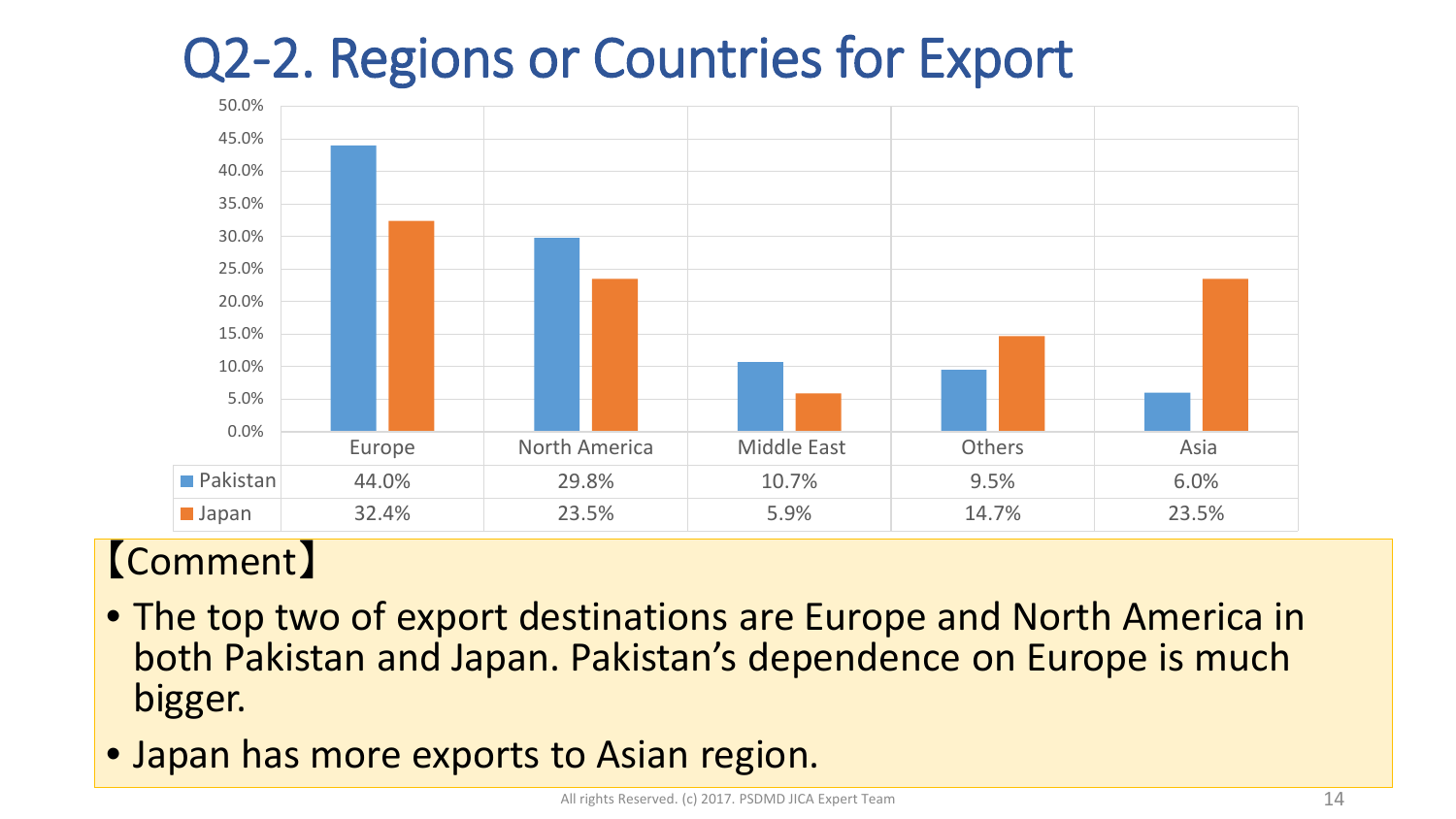# Q2-3. Items of Exported Products



- Items of export products in Pakistan are well diversified and men's wear is the largest.
- In Japan, lady's wear is the largest, and they rather focus on lady's and men's.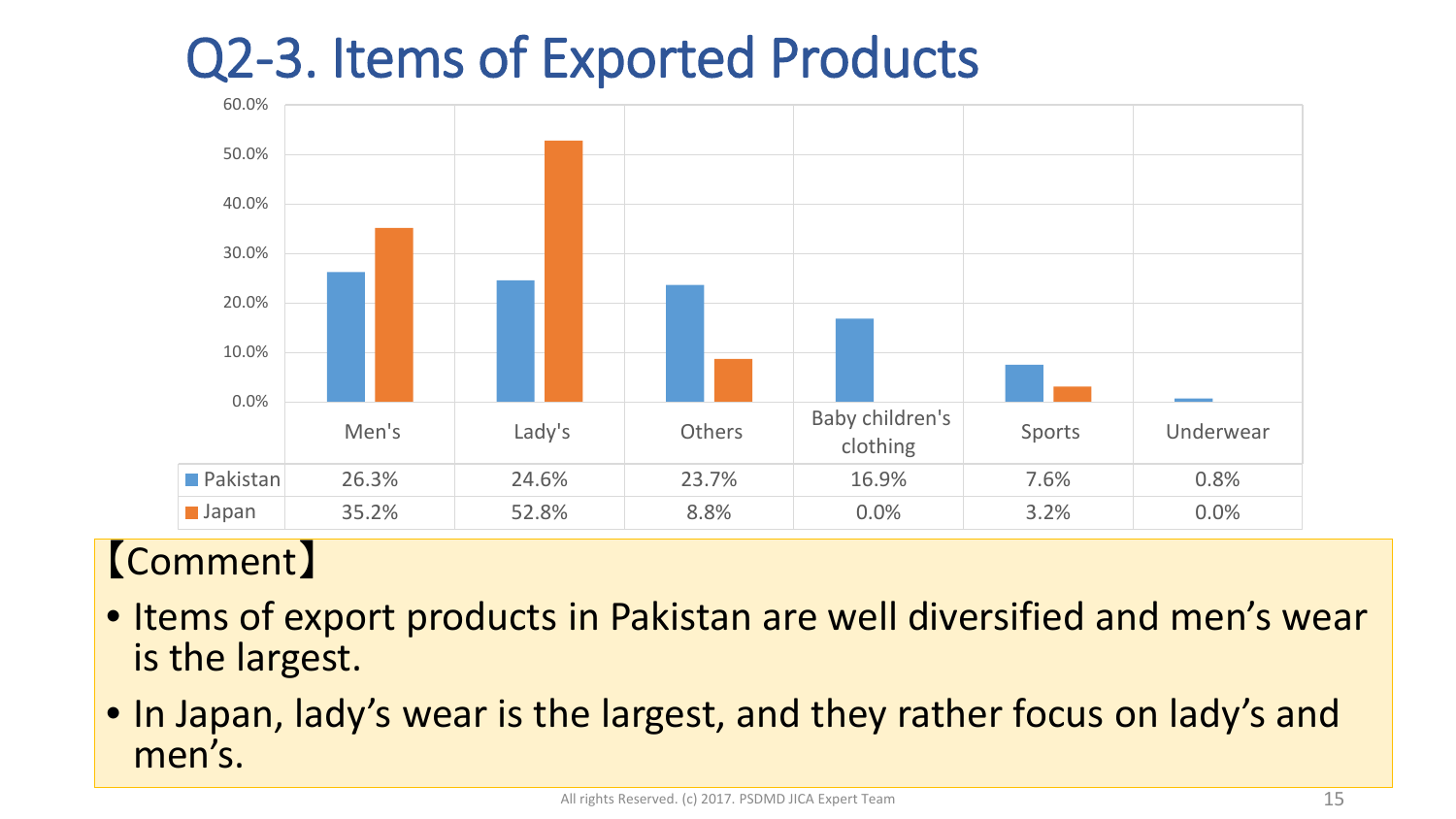# Q2-4. Brands for Export



## 【Comment】

• Most of Pakistani companies use International brand, while most of Japanese companies uses own brand.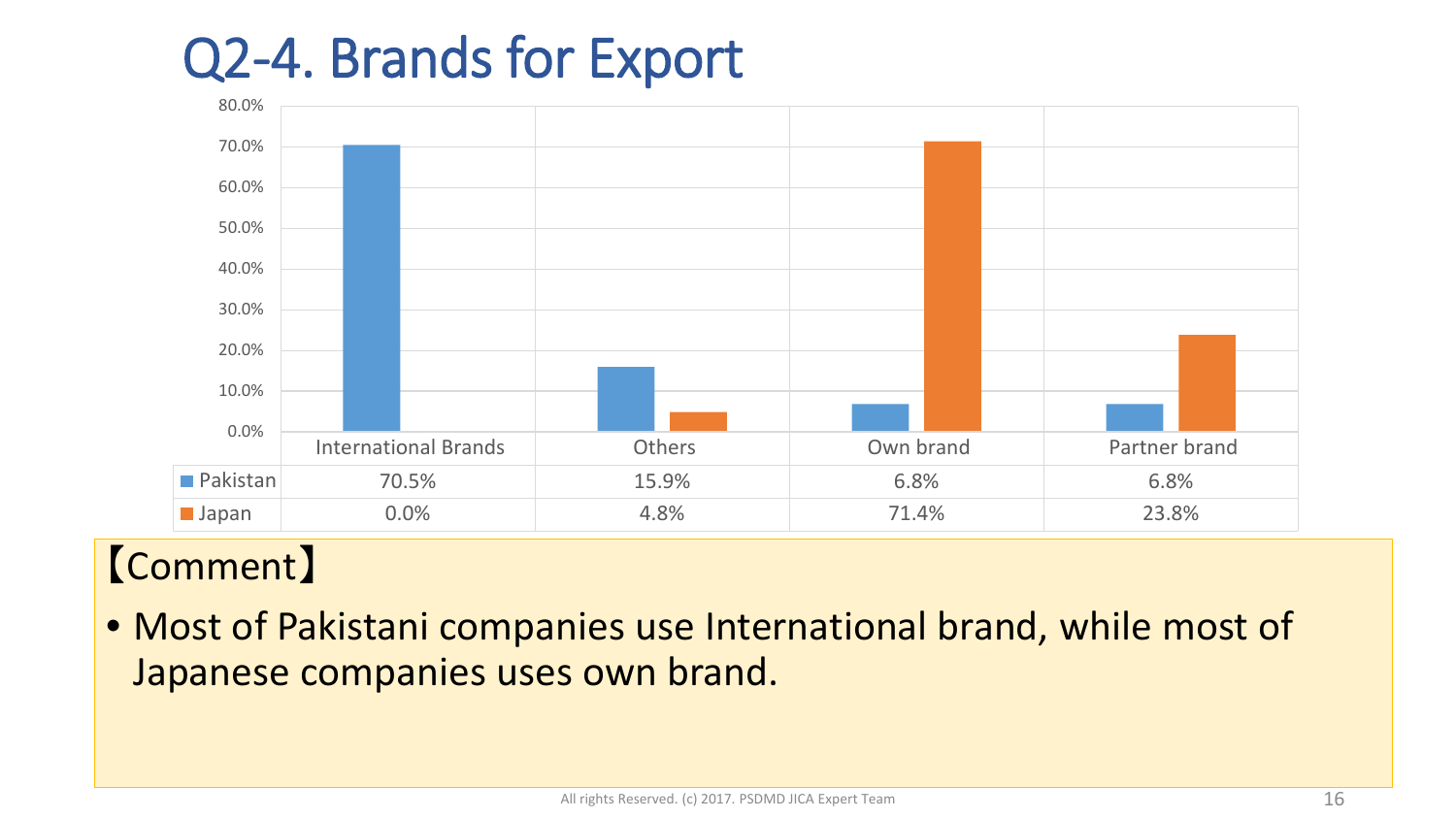# Q2-5. Chance of Successful Transaction for Export



## 【Comment】

• Pakistan companies thinks marketing by overseas biz trip is most useful for business chance, while Japanese companies think overseas exhibition is most useful.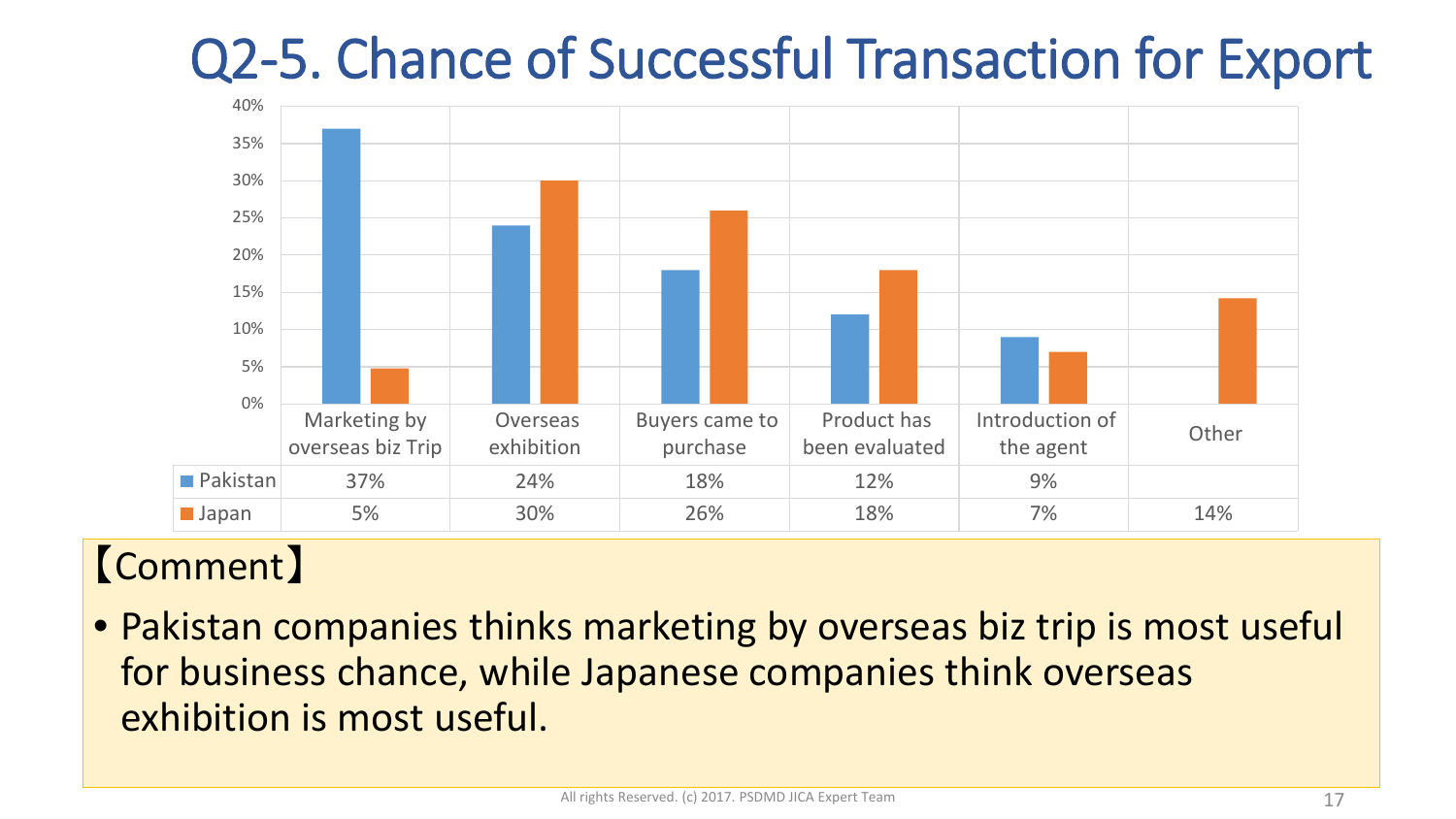# Q2-6. Information Source for Export



## 【Comment】

• Top3 of the information sources for export are; 1) Information exchange with customers abroad, 2)Overseas Agent, and 3)At the booth of exhibition. Both Pakistan and Japan are same.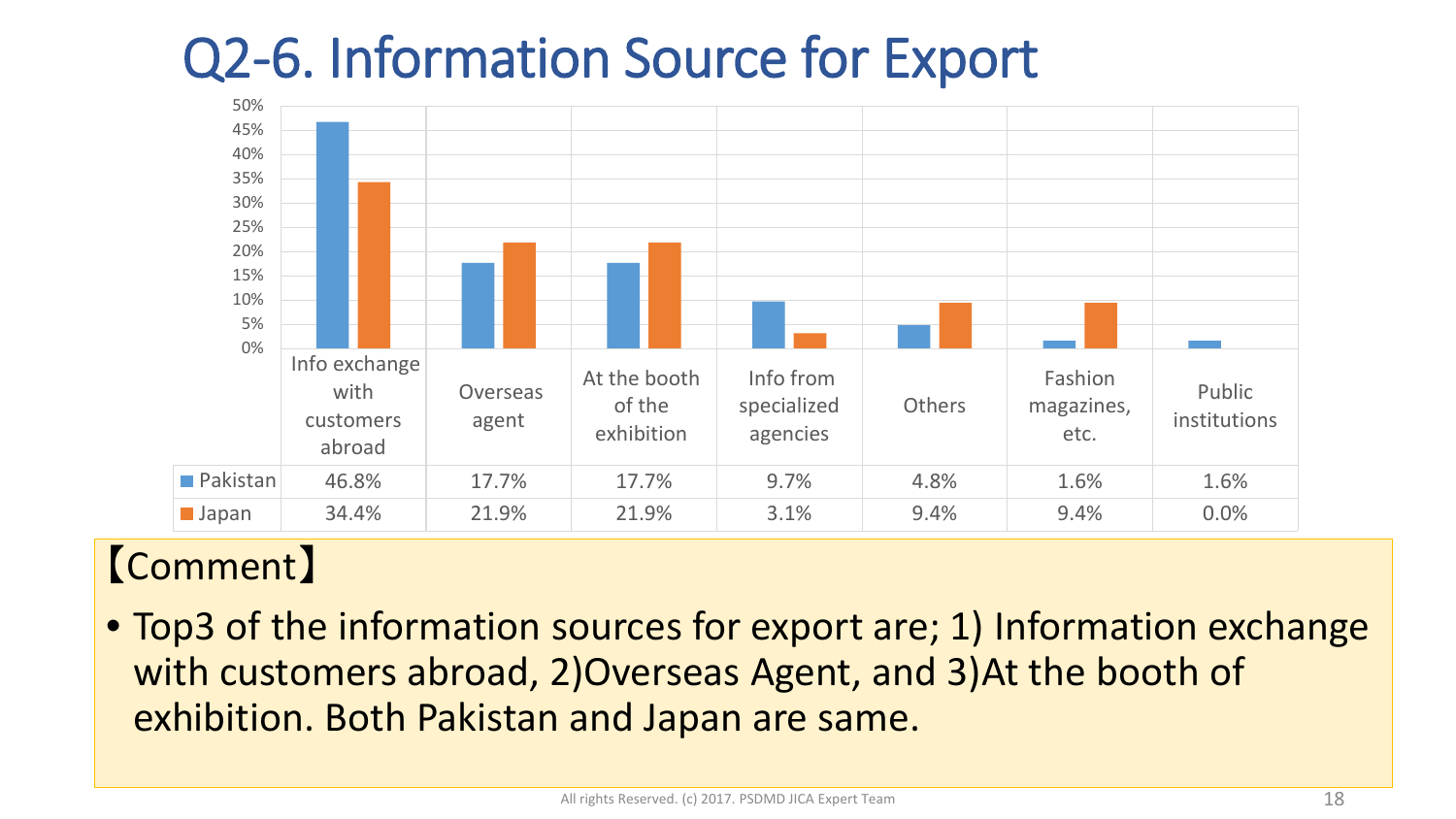# Q2-7. Important Things to Continue Export



- Pakistan companies think that important things are 1) suitable product development, 2)cost reduction, and 3)shorter delivery time.
- Japanese companies think 1) appropriate market information, 2) close info exchange with trading partners, and 3) cooperation with overseas agent are important.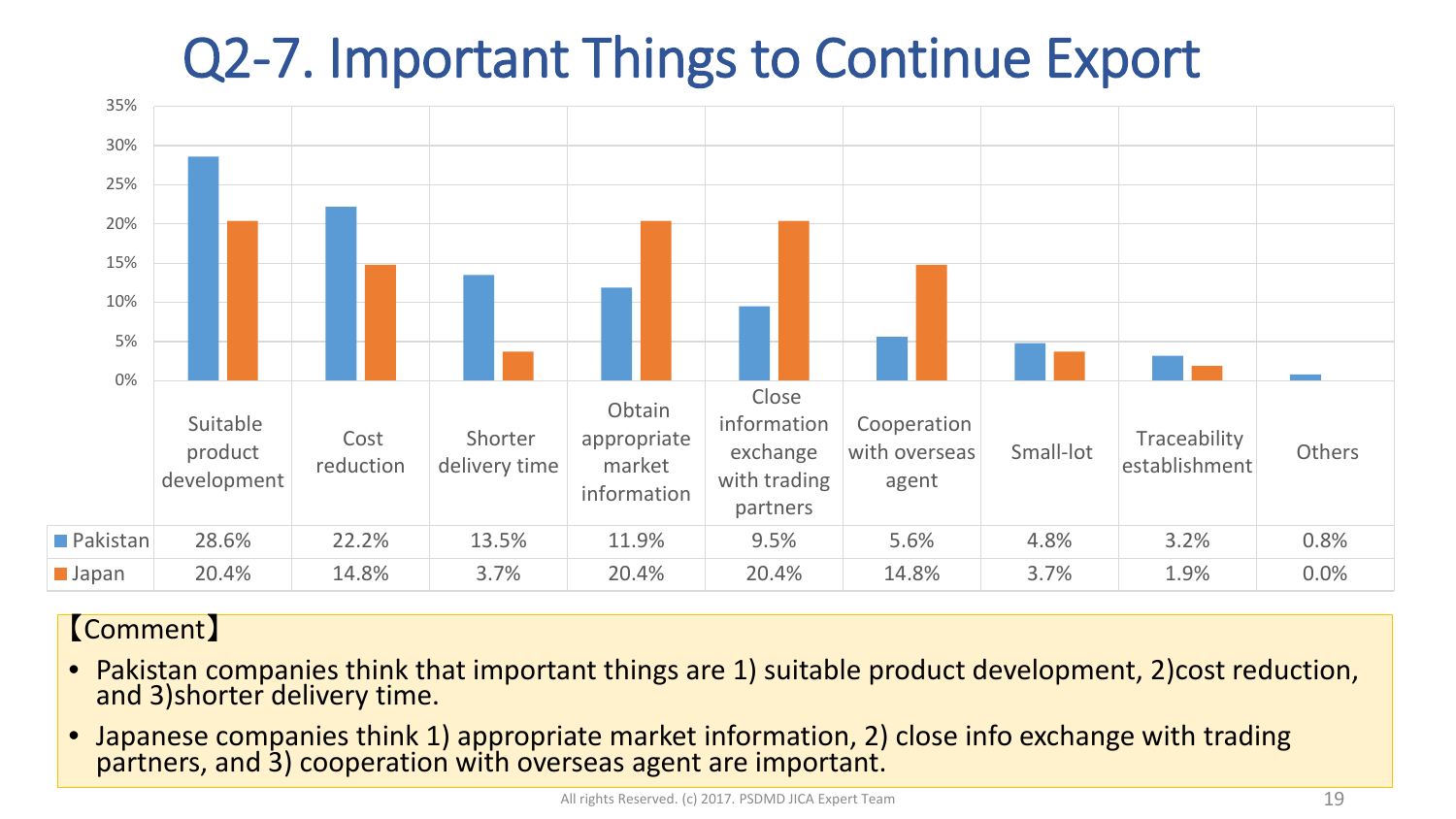# Q2-8. Regions You Want to Focus on for Further Export



- Pakistani companies still stick to Europe and North America. Asia is the next target.
- Most of Japanese companies look at Asian market.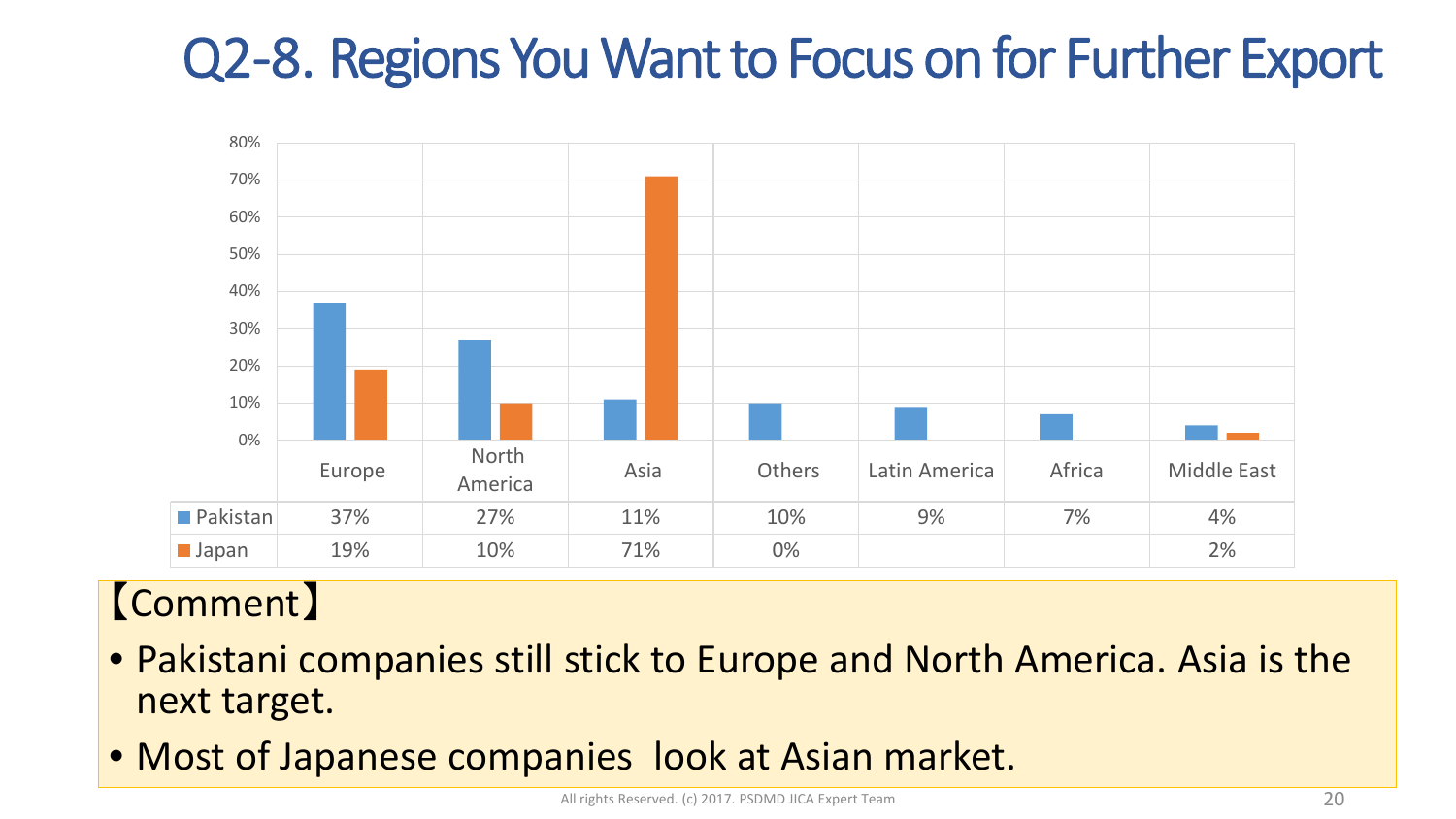# **Q3. Issues in Your Export**

## 【Summary】

Q3-1. Issue on Your Export: Export Conditions (26%) Q3-2. Issues on How to Utilize Exhibitions: Exhibitors expense is high (53%) Q3-3. Issues on Product Development: Prices do not match (74%) Q3-4. Issues on Export System: No system to meet the asking price (26%) Q3-5. Issue on Export Conditions: Price does not meet (61%)

**Questions The most popular answer**

## 【Comment】

Regarding issues in their export, price matter is the largest issue. Most of them think that price does not match in their transactions. In addition, high exhibitor expense is big issue on their participation in exhibitions.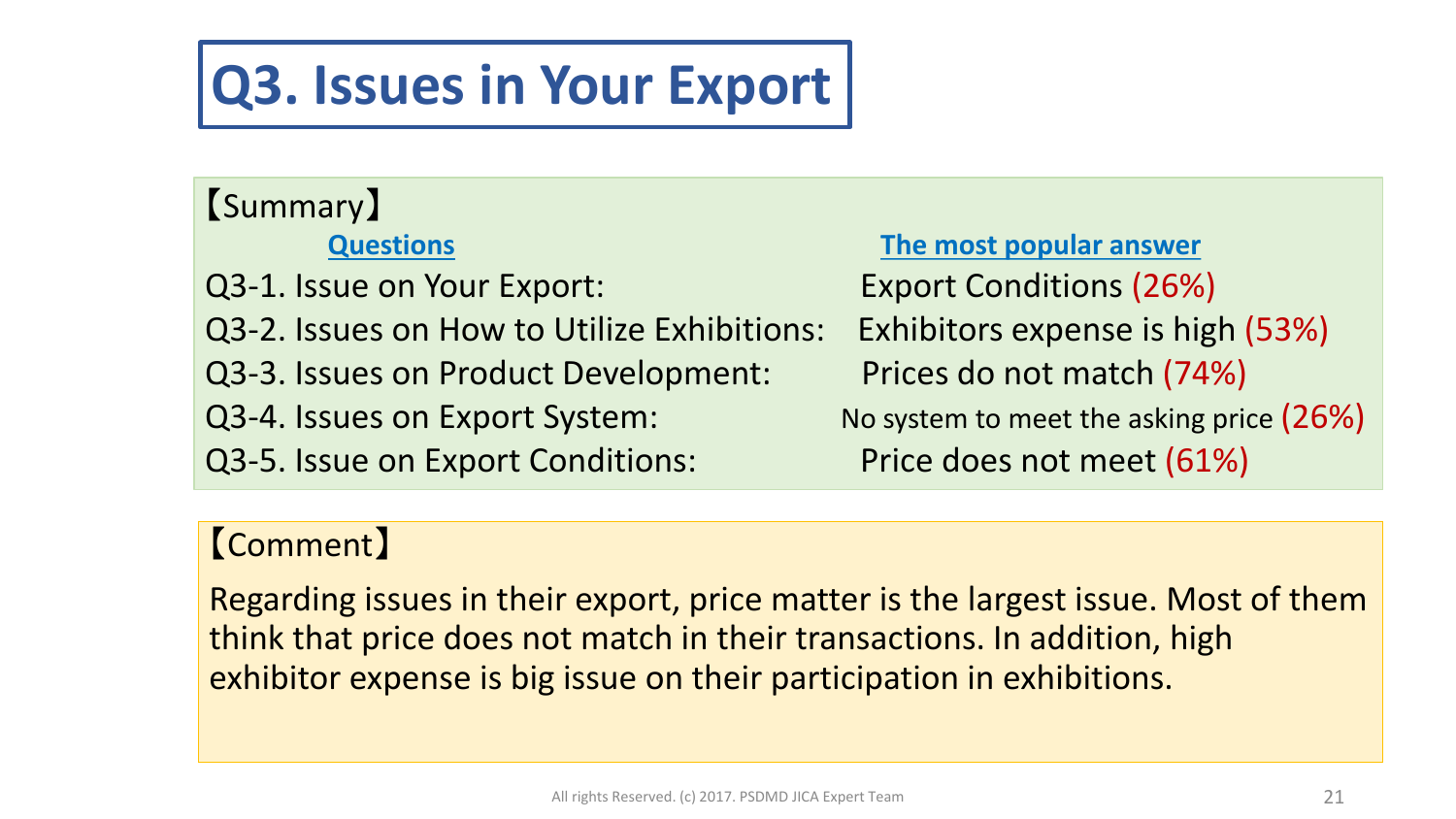# Q3-1. Issues on Your Export



## 【Comment】

• The biggest issues on export for Pakistani companies are; 1) export conditions, 2) high tariff, and 3) product development.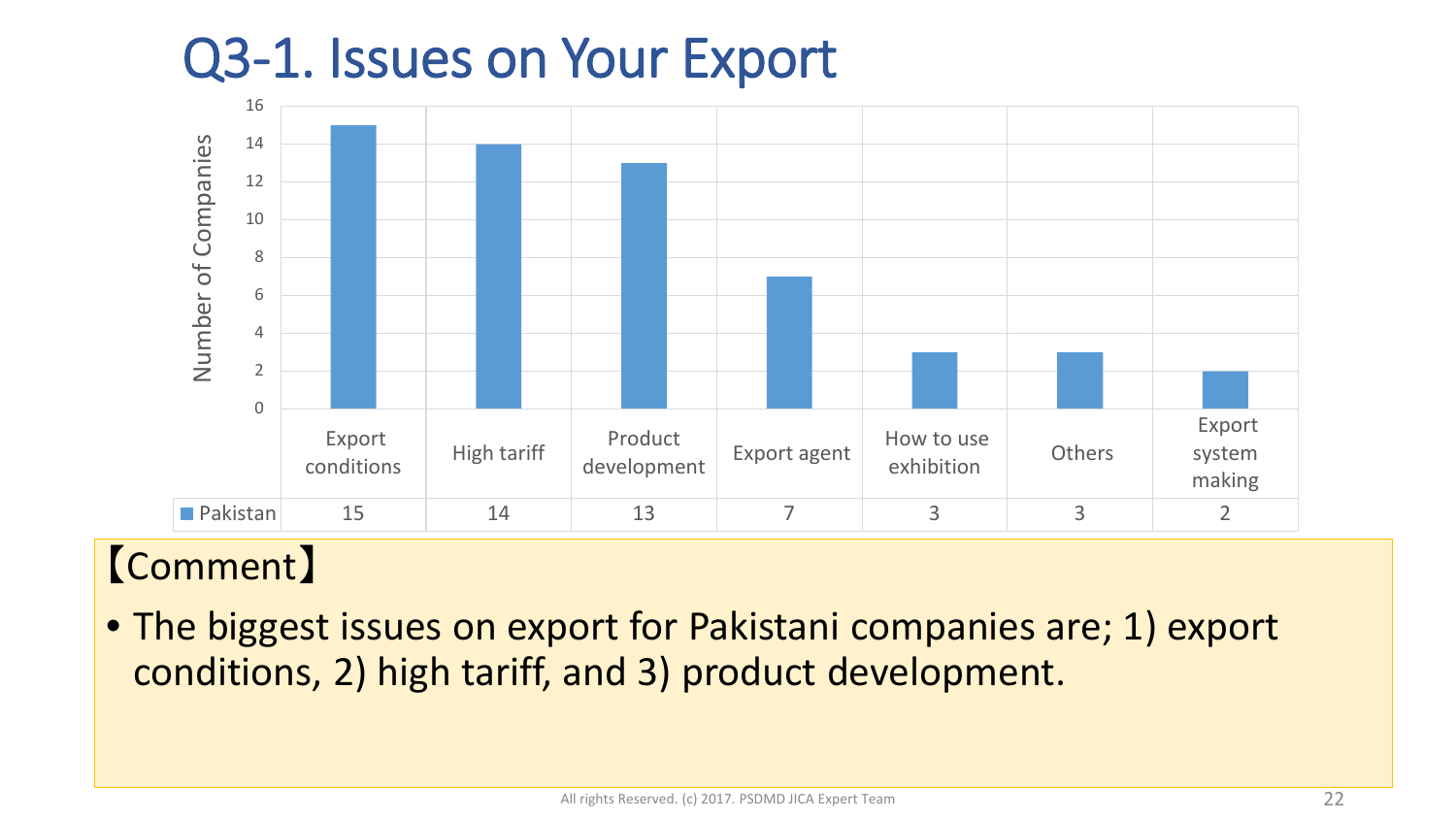# Q3-2. Issues on How to Utilize Exhibitions



- Both Pakistan and Japan think that high exhibition expense is big issue.
- Japan think no knowledge of the export negotiation points is also big issue on how to utilize exhibitions.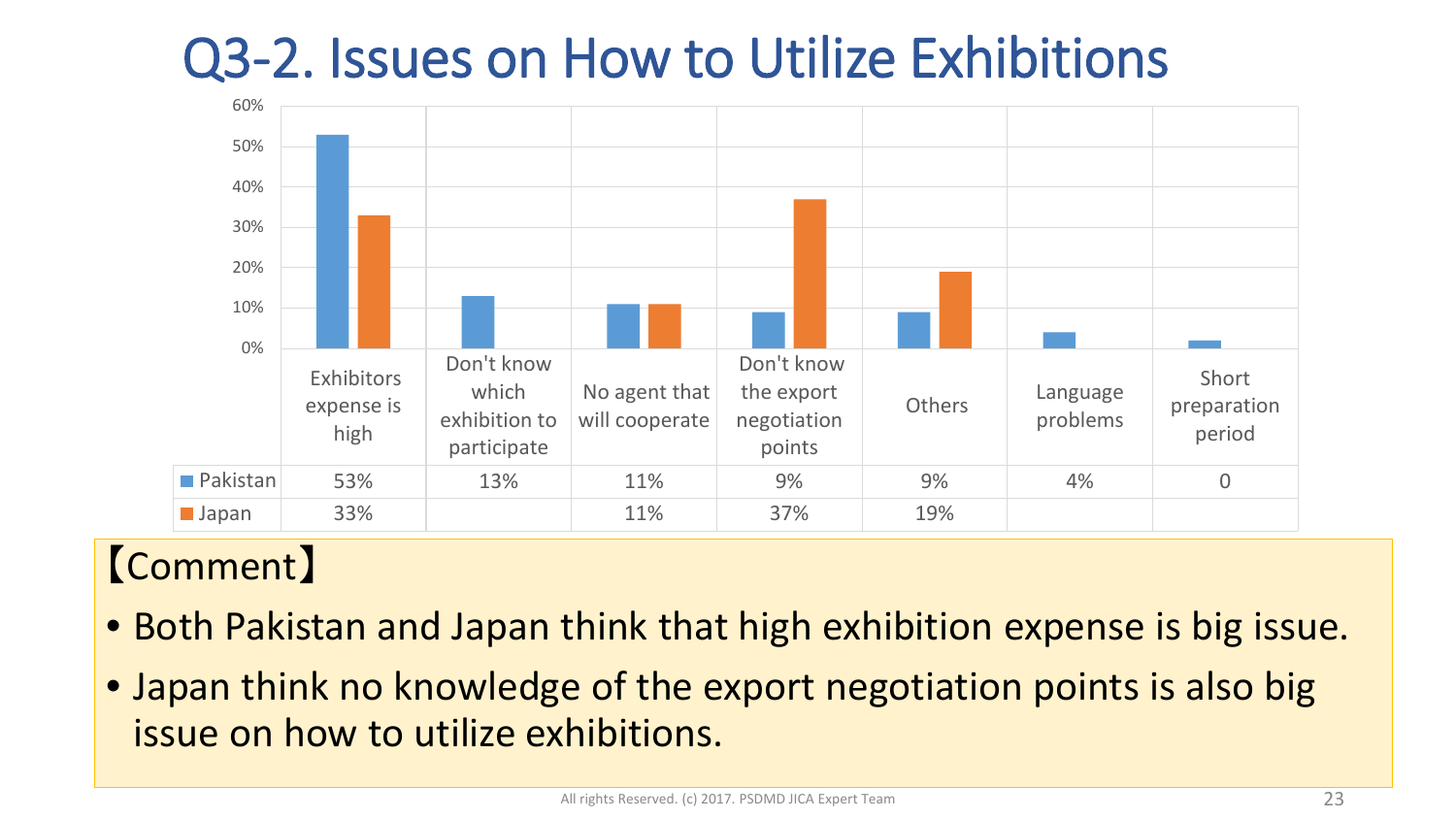# Q3-3. Issues on Product Development



## 【Comment】

• In Pakistan, "prices (or costs) do not match" is the largest issue on product development, while Japan thinks " don't know the design suitable for export destinations" is a big issue.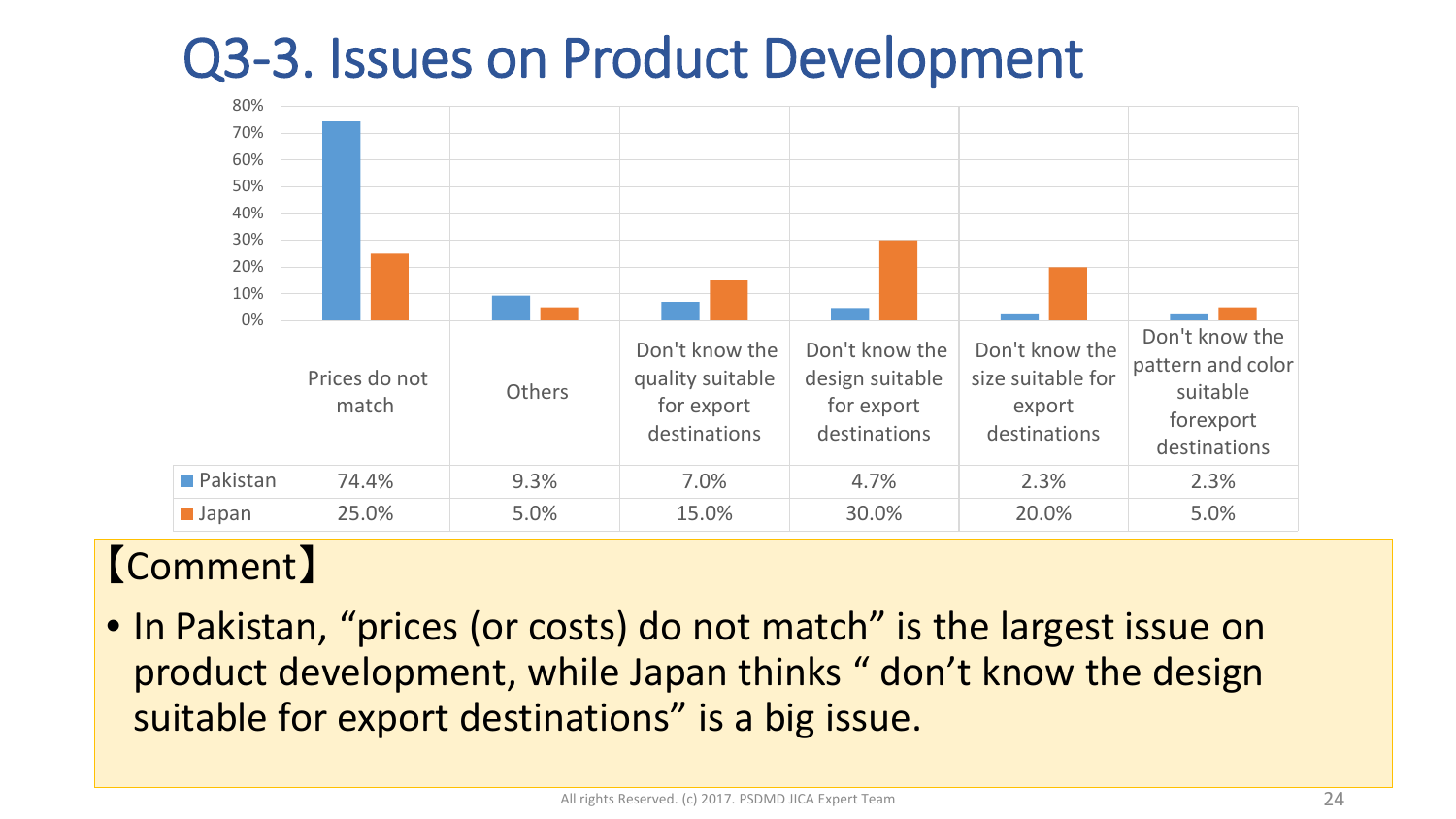# Q3-4. Issues on Export System



## 【Comment】

• Pakistan thinks that "no system to meet the asking price" is the largest issue, while Japan thinks language issue is the largest.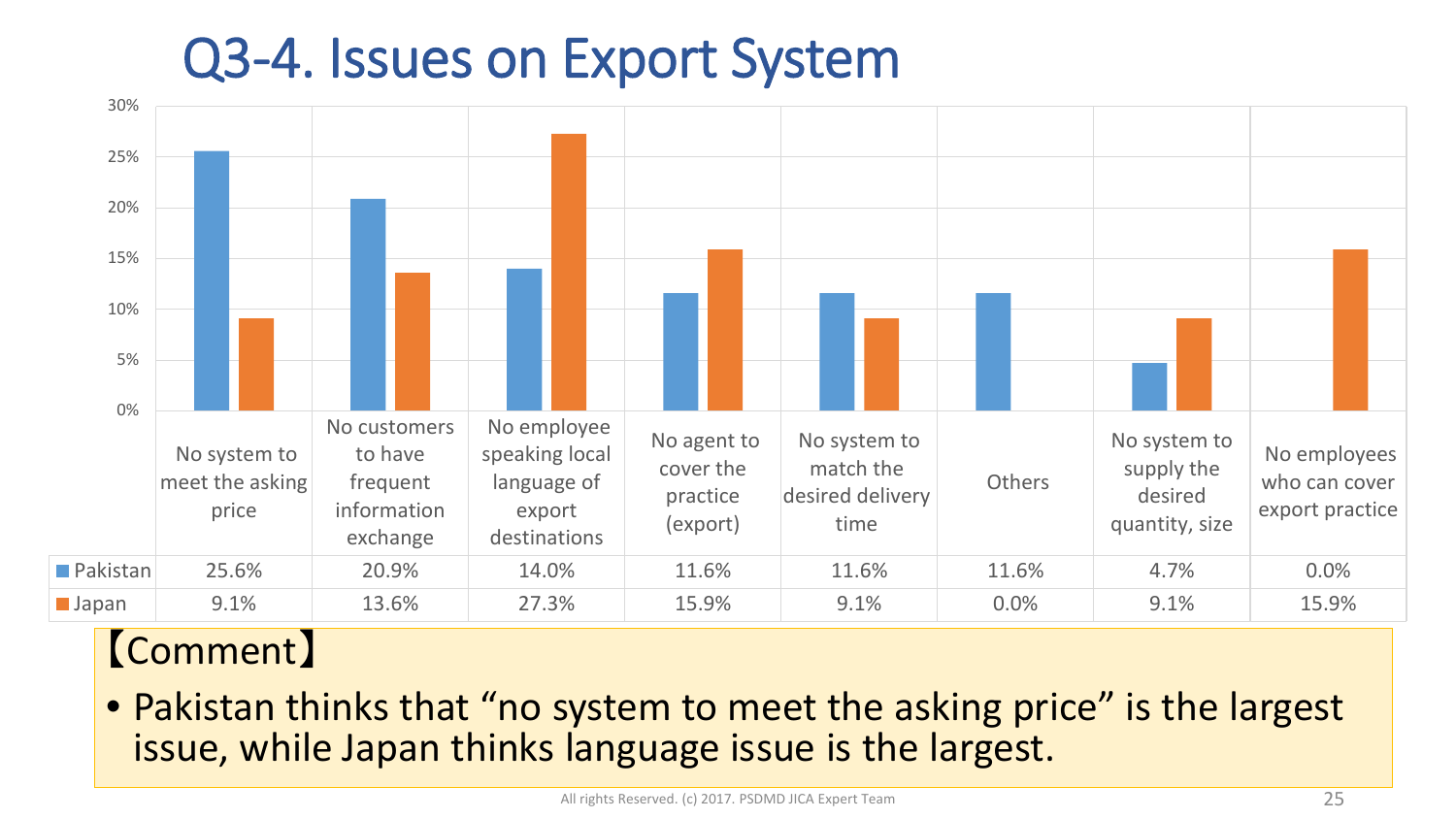# Q3-5. Issue on Export Conditions



## 【Comment】

• Both Pakistan and Japan have similar issues such as 1) "price does not meet", 2) "payment conditions don't meet", and 3) "delivery time does not meet".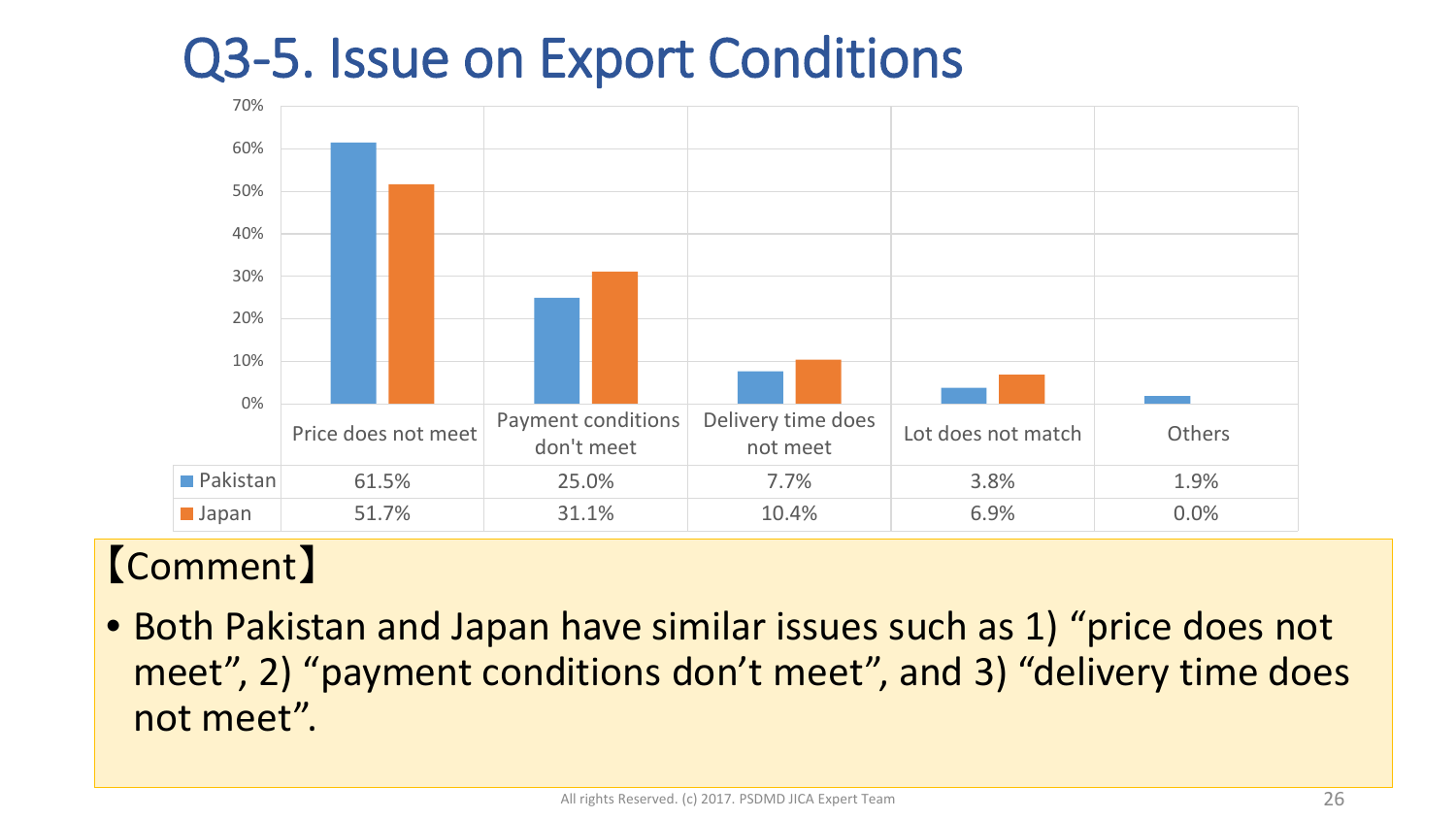# **Q4. Export Promotion**

# 【Summary】

Export Promotion Effects on Exhibitions: Effective to some extent (46%) Necessity of Export Agent (Trading House): Necessary to some extent (48%) Functions of Export Agent(Trading House): New customer development (60%)

#### **Questions The most popular answer**

#### 【Comment】

Pakistan exporters consider that exhibitions and export agents are effective and necessary to some extent. They expect export agent to do new customer development for them mostly.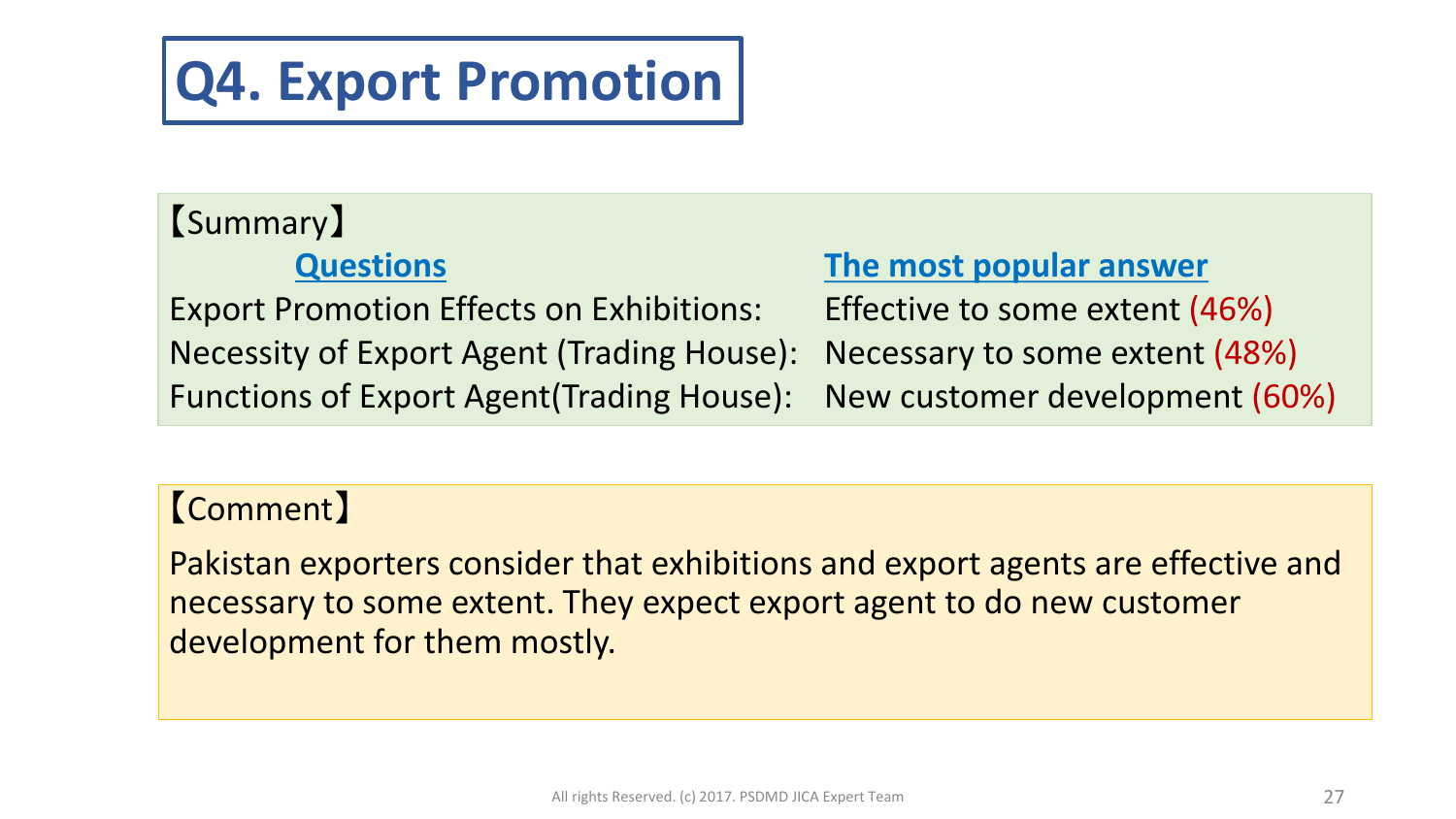# Q4-1. Export Promotion Effect on Domestic & Overseas Exhibition



## 【Comment】

• Most of Pakistani companies think exhibitions are effective to some extent.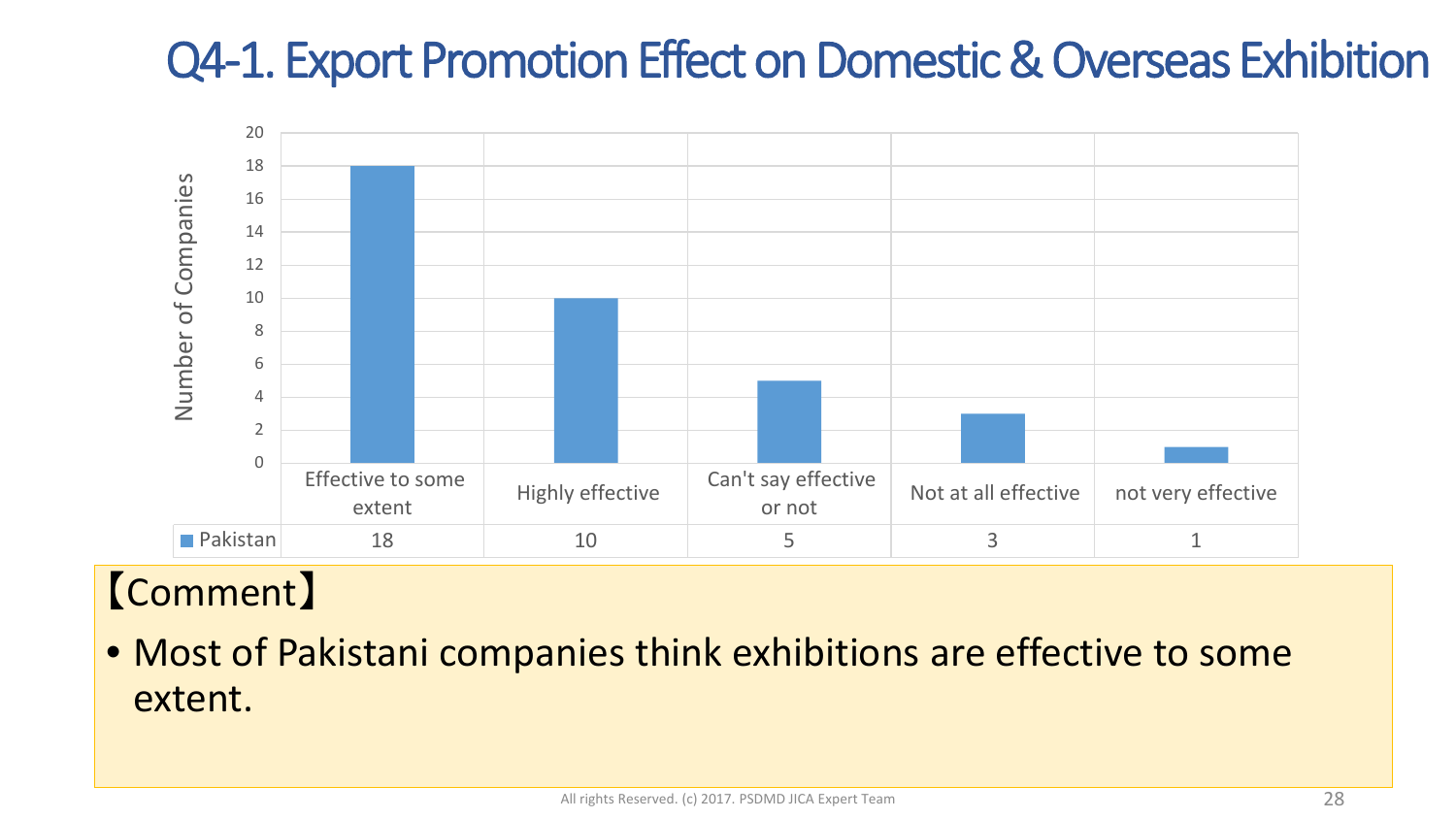# Q4-2. Necessity of Export Agent (Trading House)



## 【Comment】

• Both Pakistan and Japan think that export agent is necessary.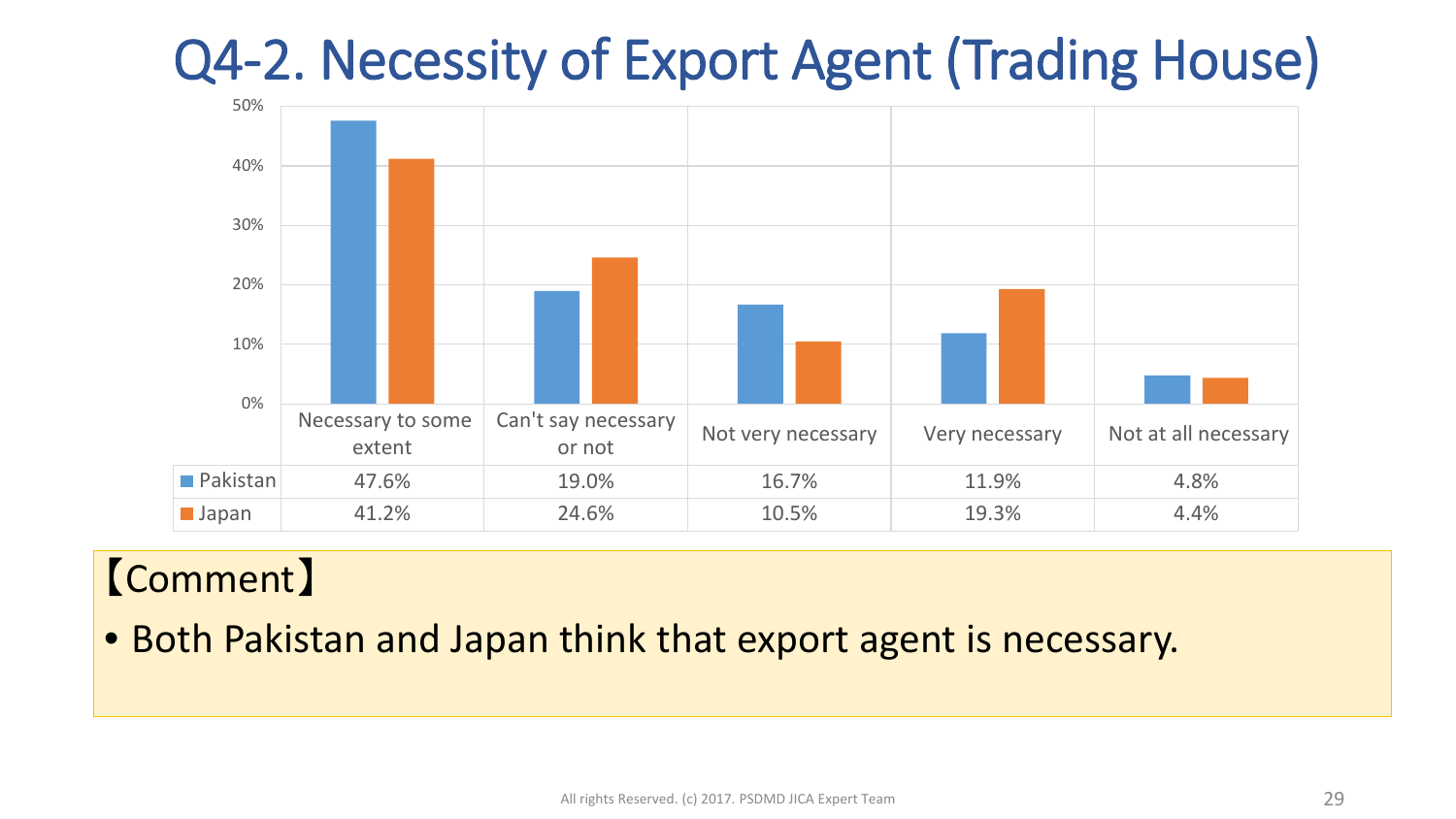# Q4-3. Function of Export Agent (Trading House)



## 【Comment】

• Pakistani companies think "new customer development" is important function on export agent, while Japanese think "acting specific marketing activities" is important.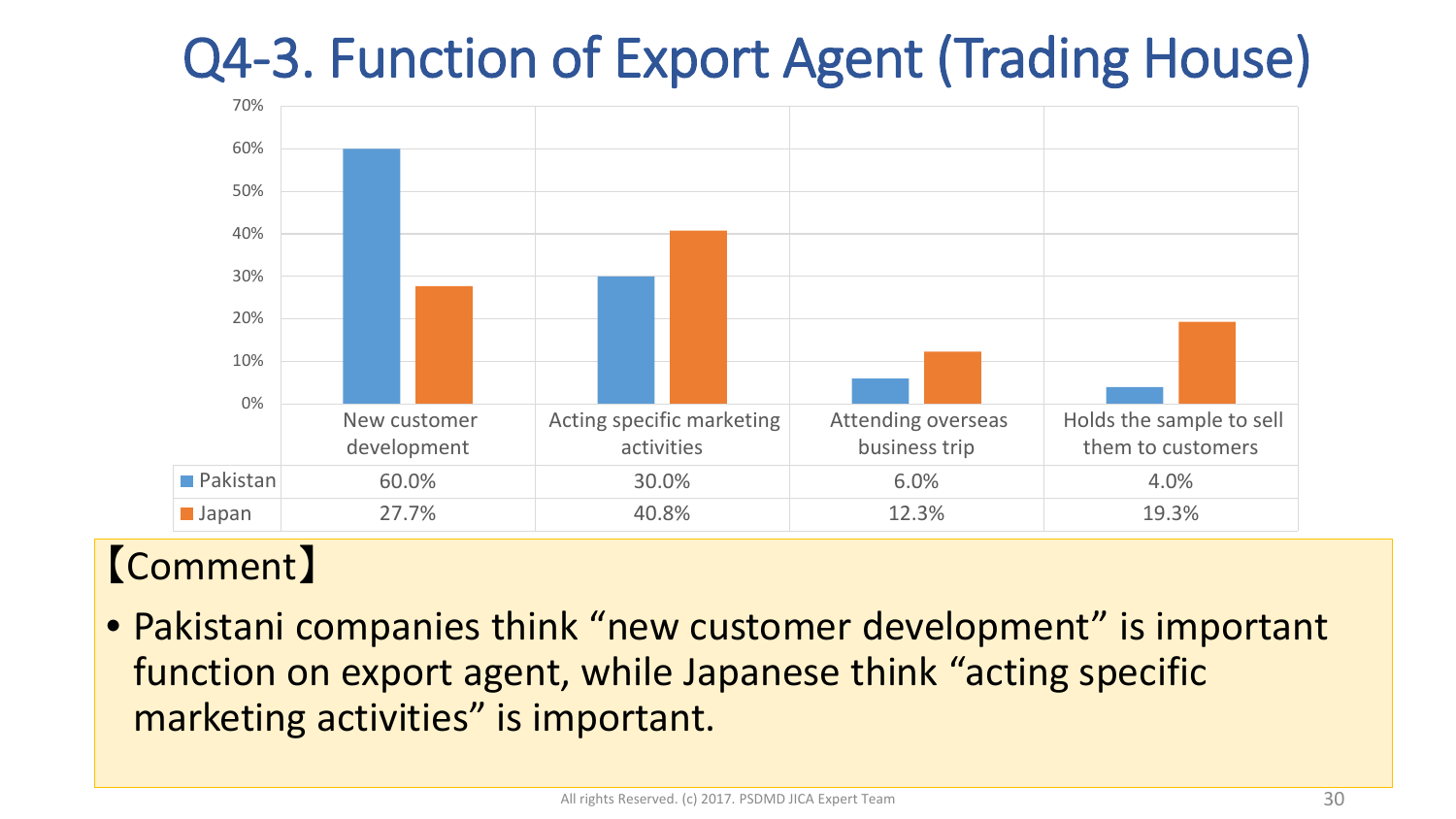# **Q5. International Competition**

#### 【Summary】

Q5-1. What is Pakistan's strength and feature ?: Raw materials (30%) Q5-2. Which apparel items are superior ?: Men's (26%) Q5-3. Country as a direct competitor to Pakistan: Bangladesh (35%) Q5-4. Good measure to do design dev't for overseas? Modify the domestic design to overseas taste (36%) Q5-5. What is necessary for international expansion ?: High standard balance of price and quality (39%) Q5-6. HR required for the apparel export in the future?: Merchandisers familiar with the market (23%)

**Questions The most popular answer**

### 【Comment】

It is considered that Pakistan's strength and superiority is raw material and men's wear. Bangladesh is regarded as their direct competitor. Necessity for international expansion is high standard balance of price and quality. Merchandiser who knows market is most required.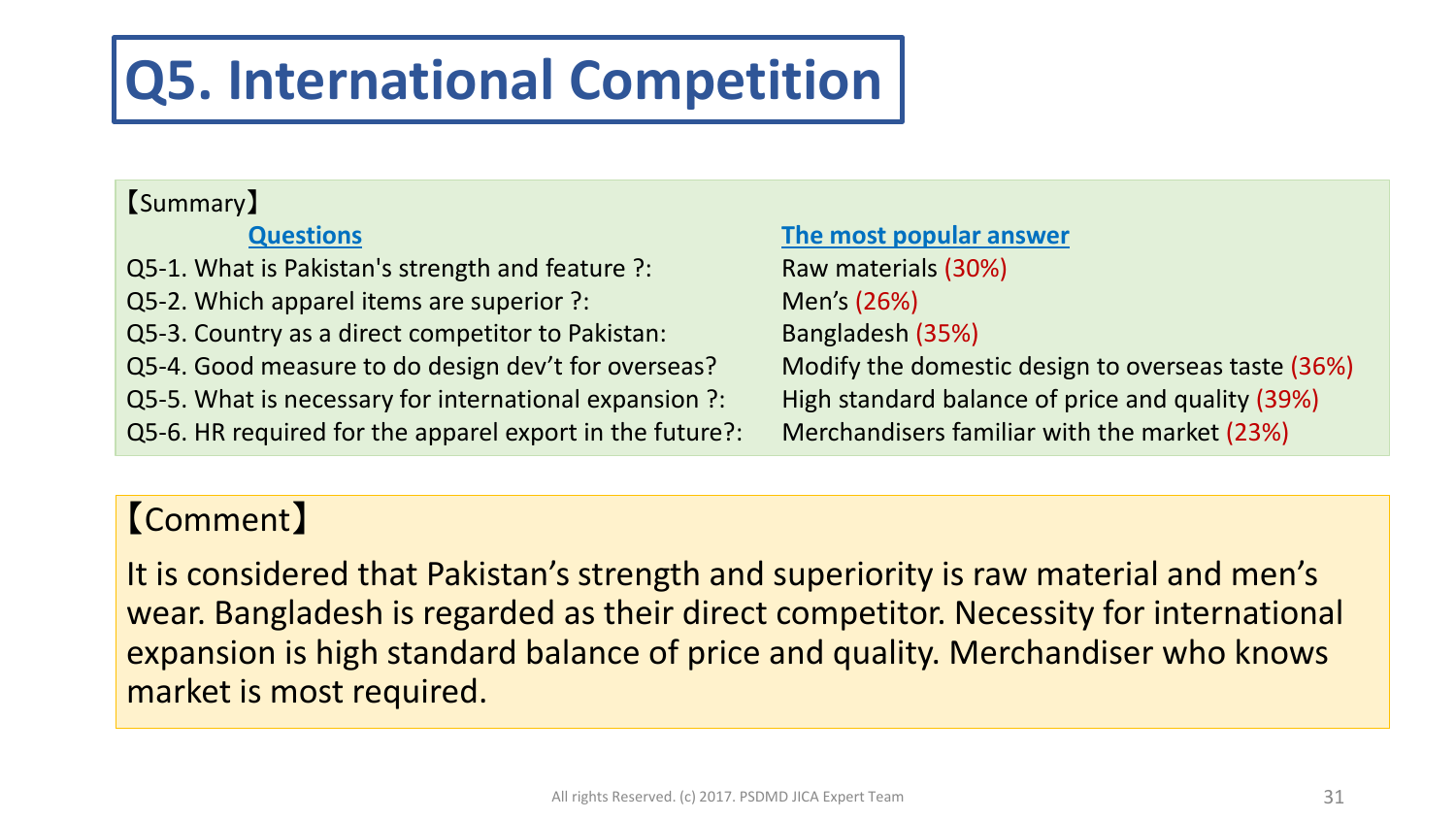# Q5-1. What is Your Strength and Feature in Apparel Business Comparison with Other Countries?



- Pakistani companies think that their strengths and features are "raw material" and "quality management".
- Japanese companies think "quality management" and "stability of the physical properties".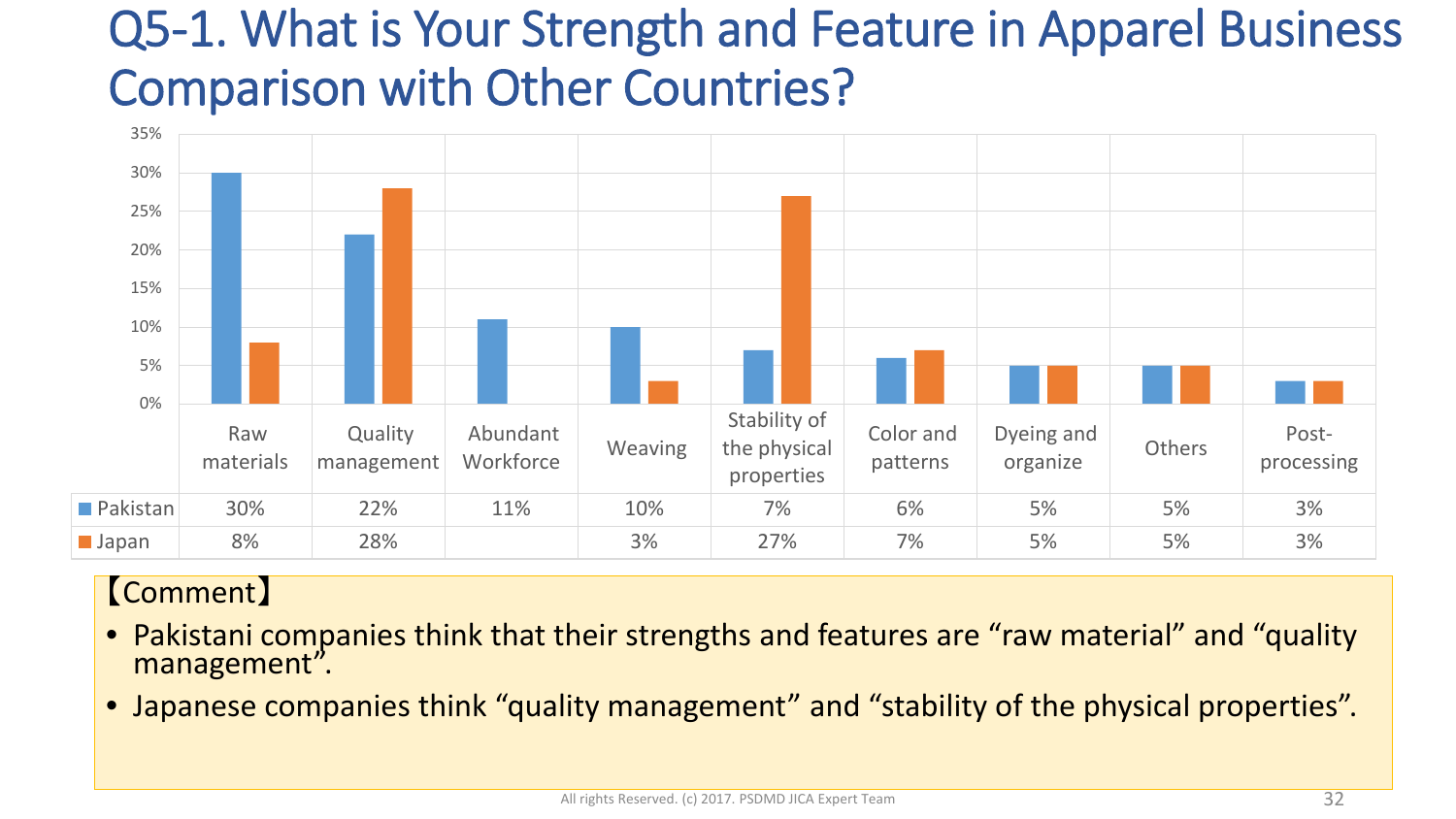# Q5-2. Which Apparel Items is Superior in Comparison with Other Countries?



## 【Comment】

• Men's , Denim, and Sports are considered as superior items of Pakistan.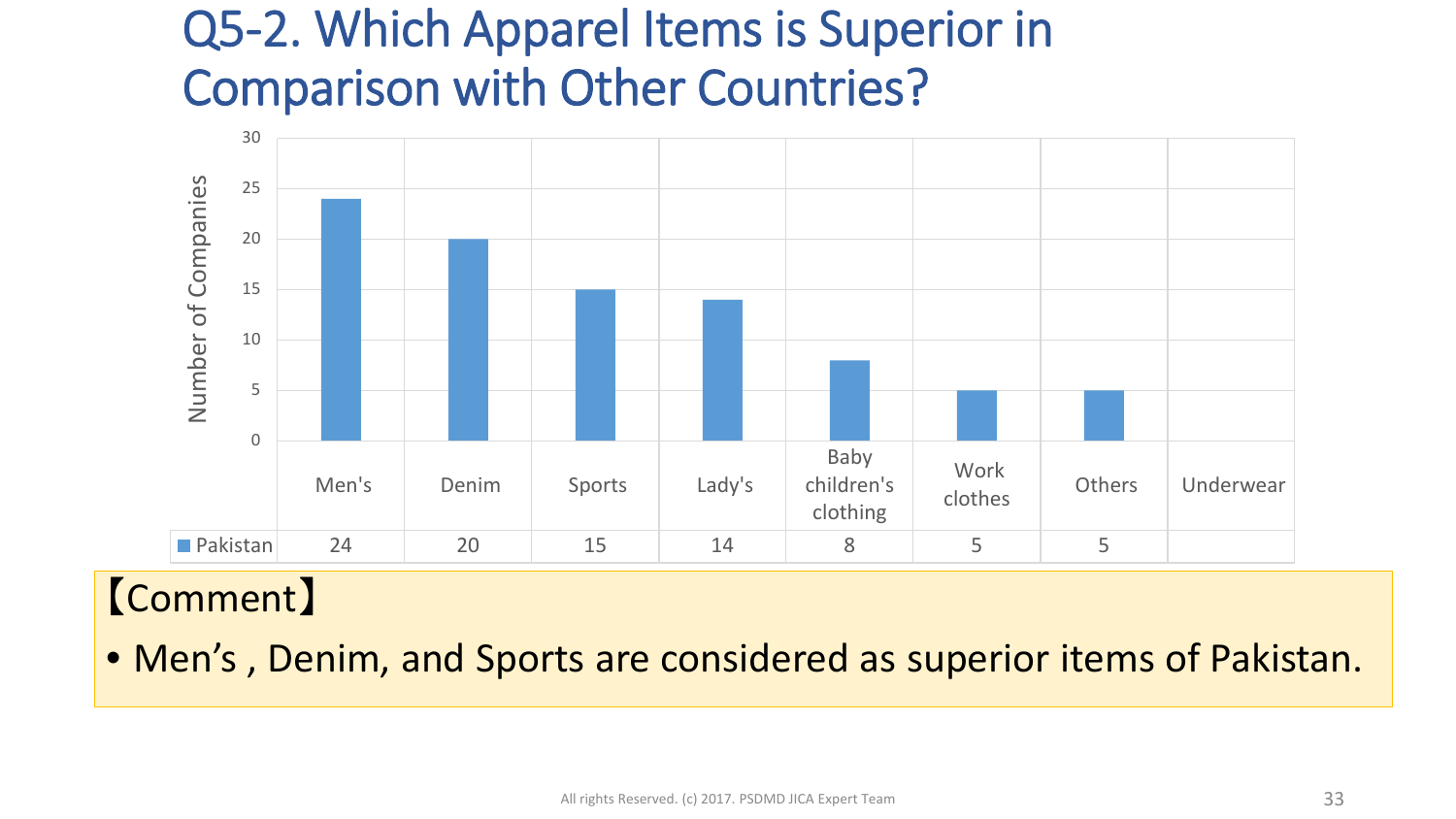# Q5-3. Country to Be Aware as A Direct Competitor to Pakistan



## 【Comment】

• Bangladesh, China, India, and Viet Nam are considered as direct competitors for Pakistan.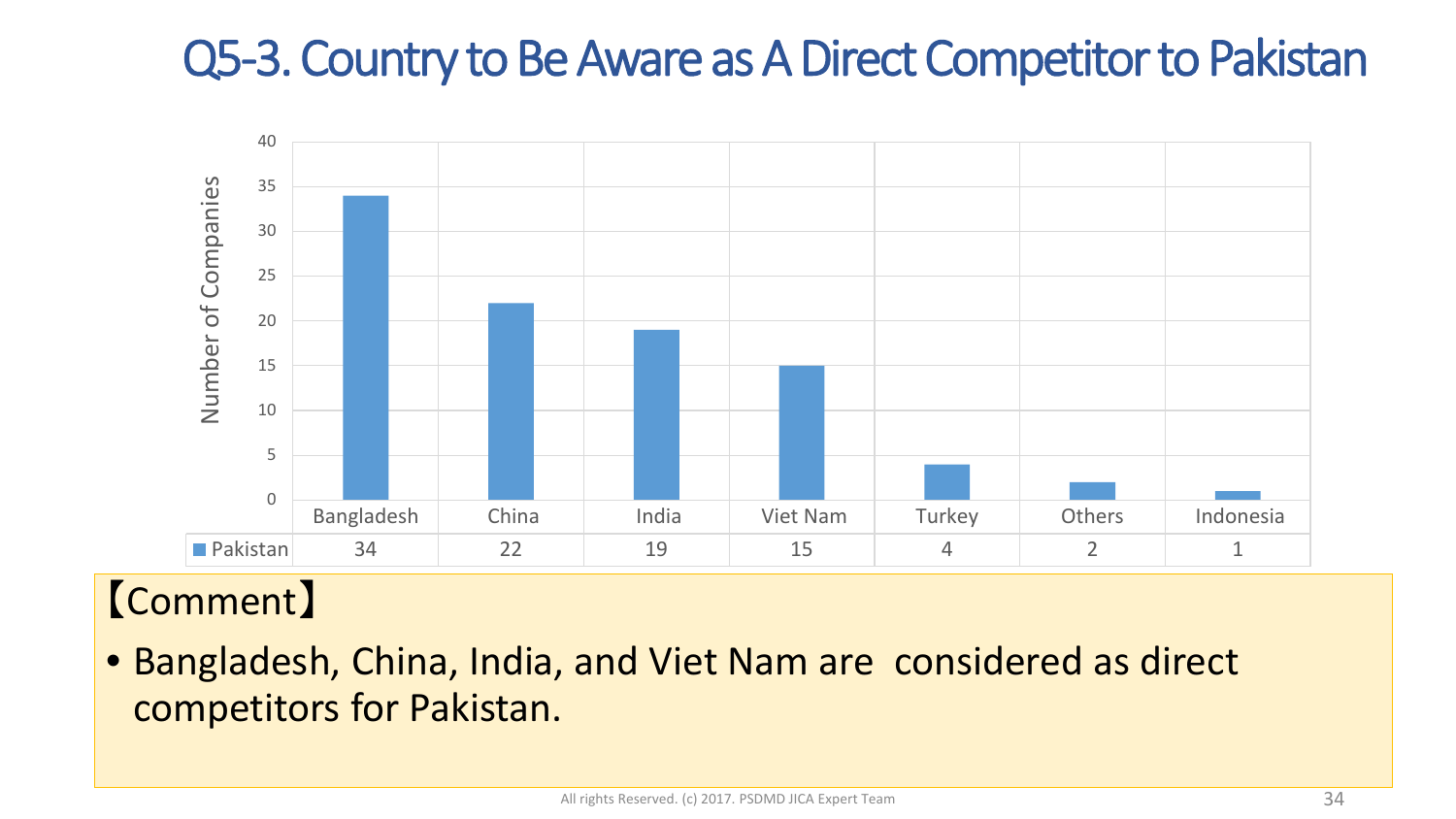## Q5-4. What is Good Measure to Do Design Development for Overseas Business Expansion of Apparel Export?



## 【Comment】

• Both Pakistan and Japan considered that "modify the domestic design to overseas taste" is good measure for design development.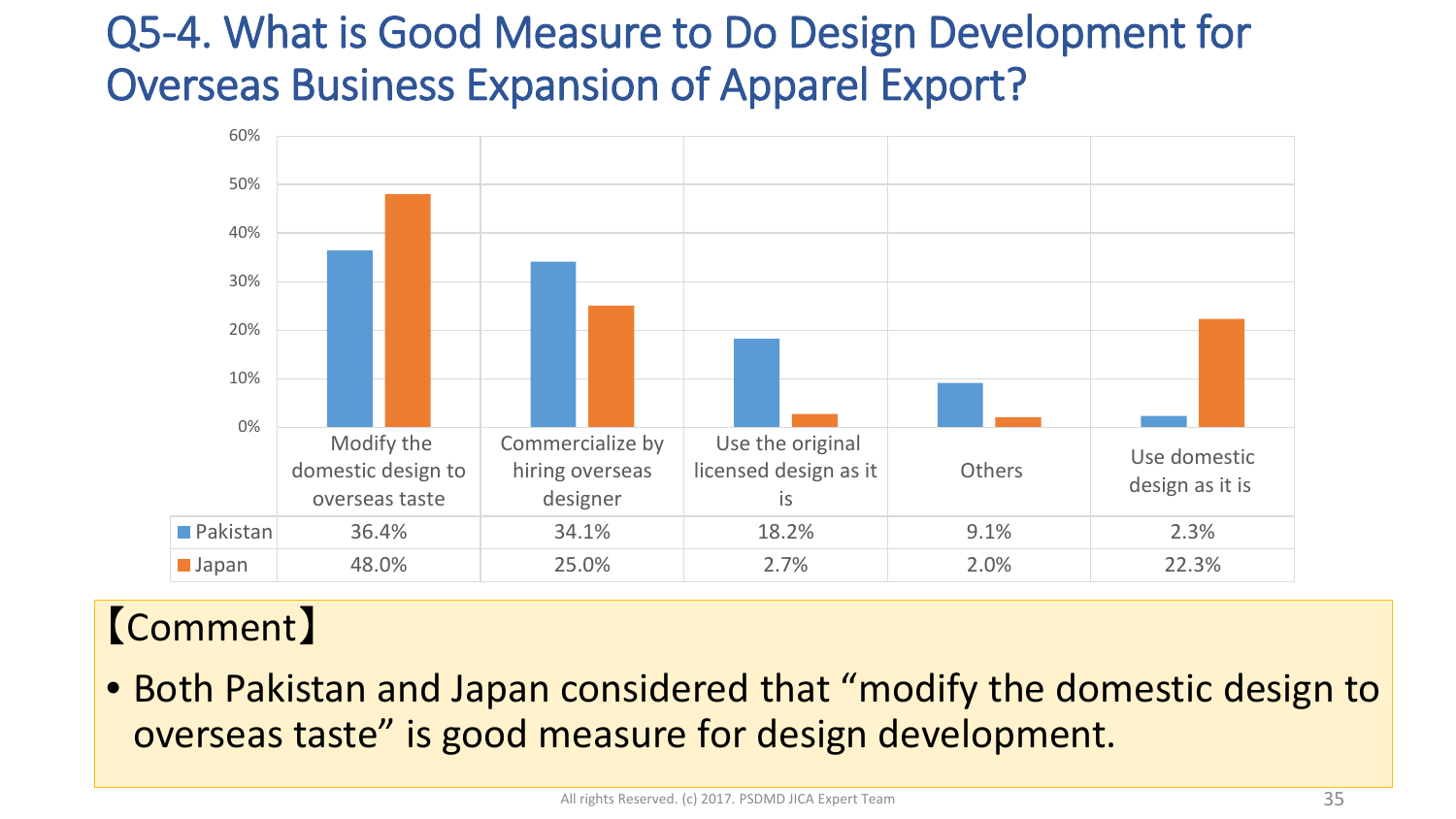## Q5-5. What is Necessary for International Expansion of Pakistani Apparel Export?



## 【Comment】

• Both Pakistan and Japan have similar results and "high standard balance of price and quality" is the largest.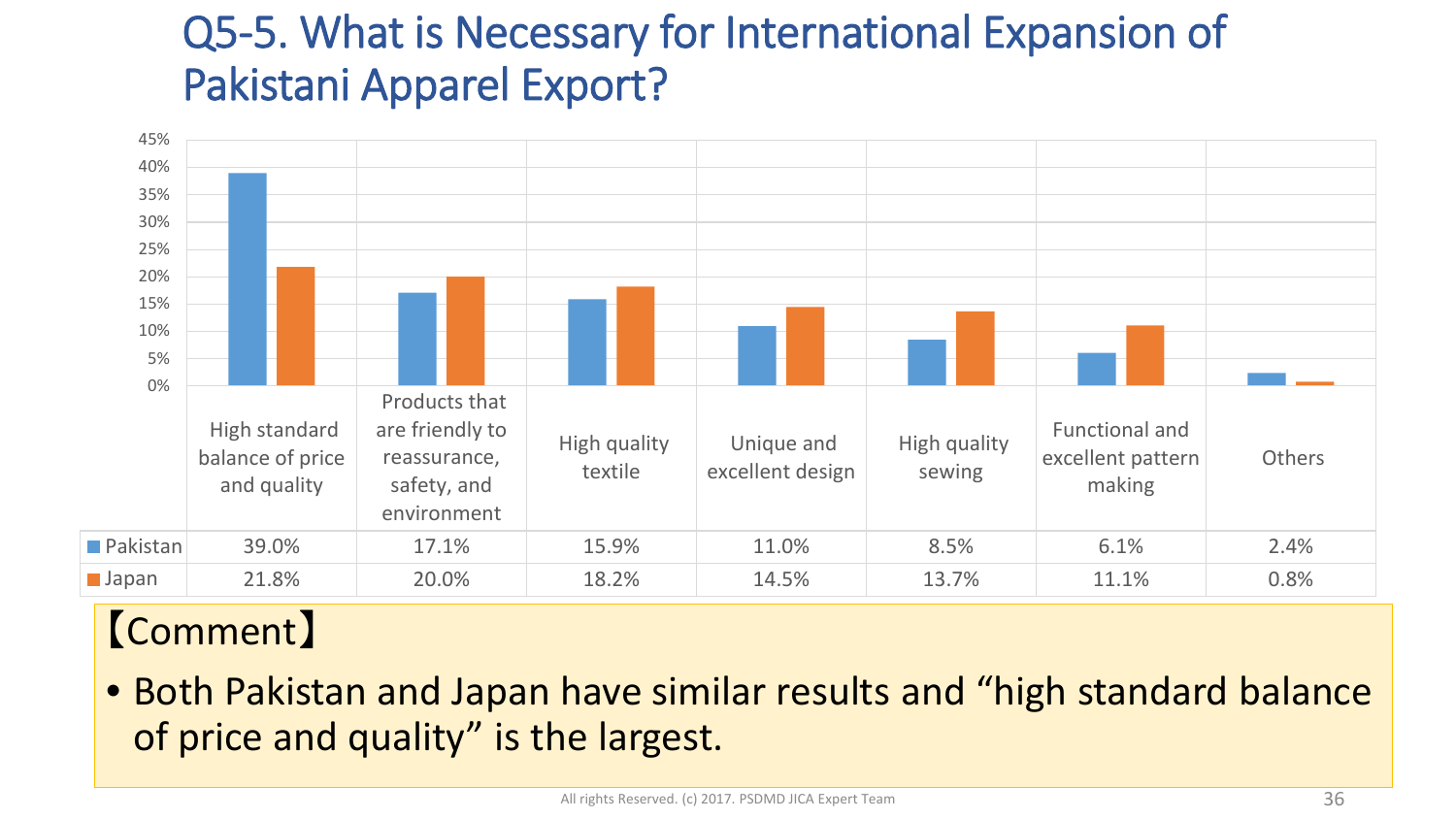# Q5-6. Which Human Resources Required for The Apparel Export in The Future?



- Both Pakistan and Japan have similar result, and the largest is "Merchandisers who are familiar with the market".
- Pakistan needs "marketing staff who can develop overseas market" much more than Japan.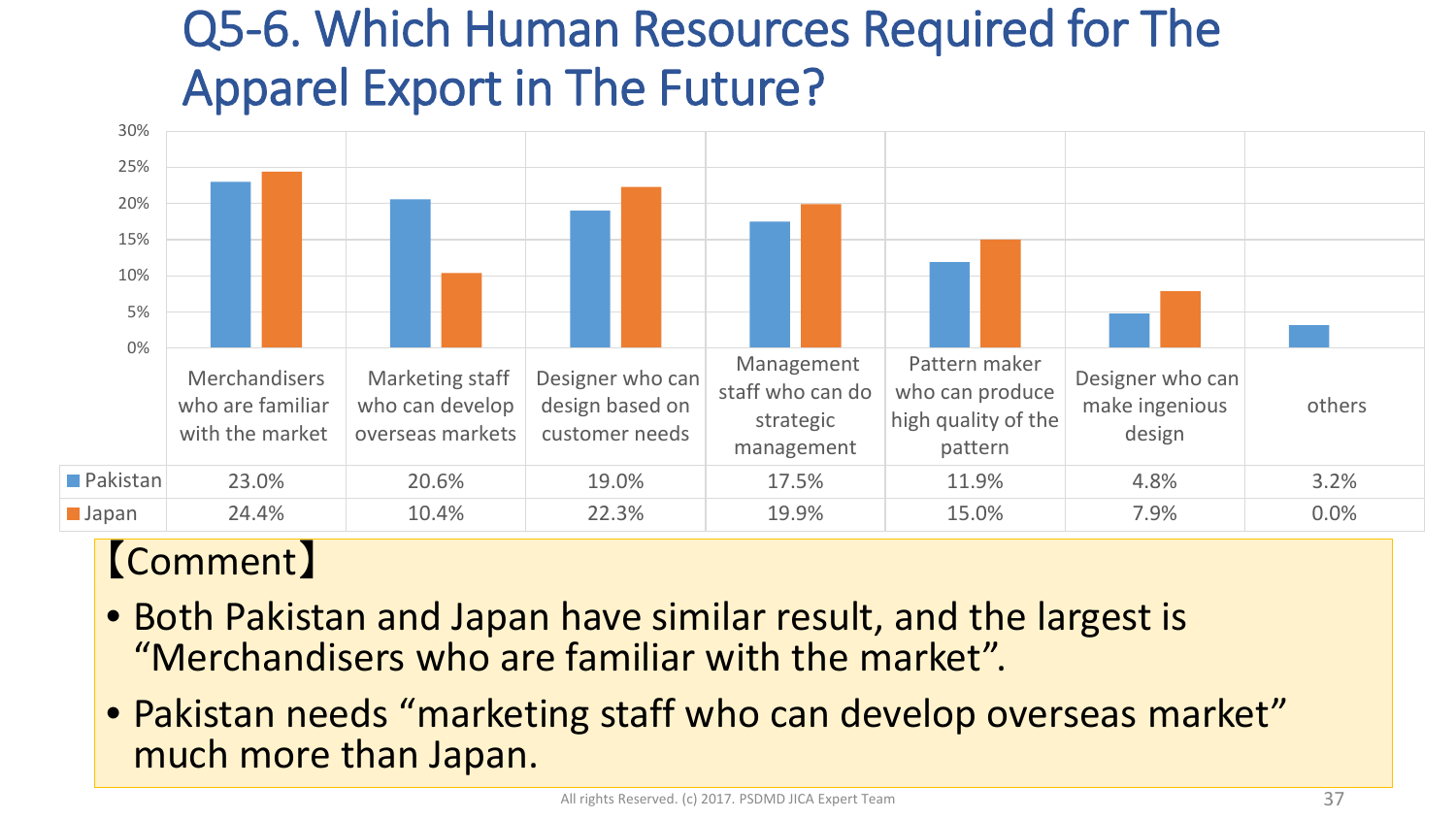# **Q6. Requests for Supports (1/2)**

## 【Excerpts from Exporters' Comments 】

#### **Q6-1. Support for export approach or marketing**

- Exhibition with affordable cost and also to make possible on business trip to abroad with easy access and low cost.
- B2B meetings and convincing customers to work in Pakistan.
- Exploring new regions, especially China and Japan which do have extreme potential.
- Need product information for the target market. Need suggestion/ recommendation for appropriate exhibition.

### **Q6-2. Support for product**

- Need R&D set up
- Support in development of designs and engineering processes for export products.
- By arranging seminars, foreign training sessions, which best suit to our business development, product understanding, capacity building.
- we need quality/ design/ color information of product & new idea about product price.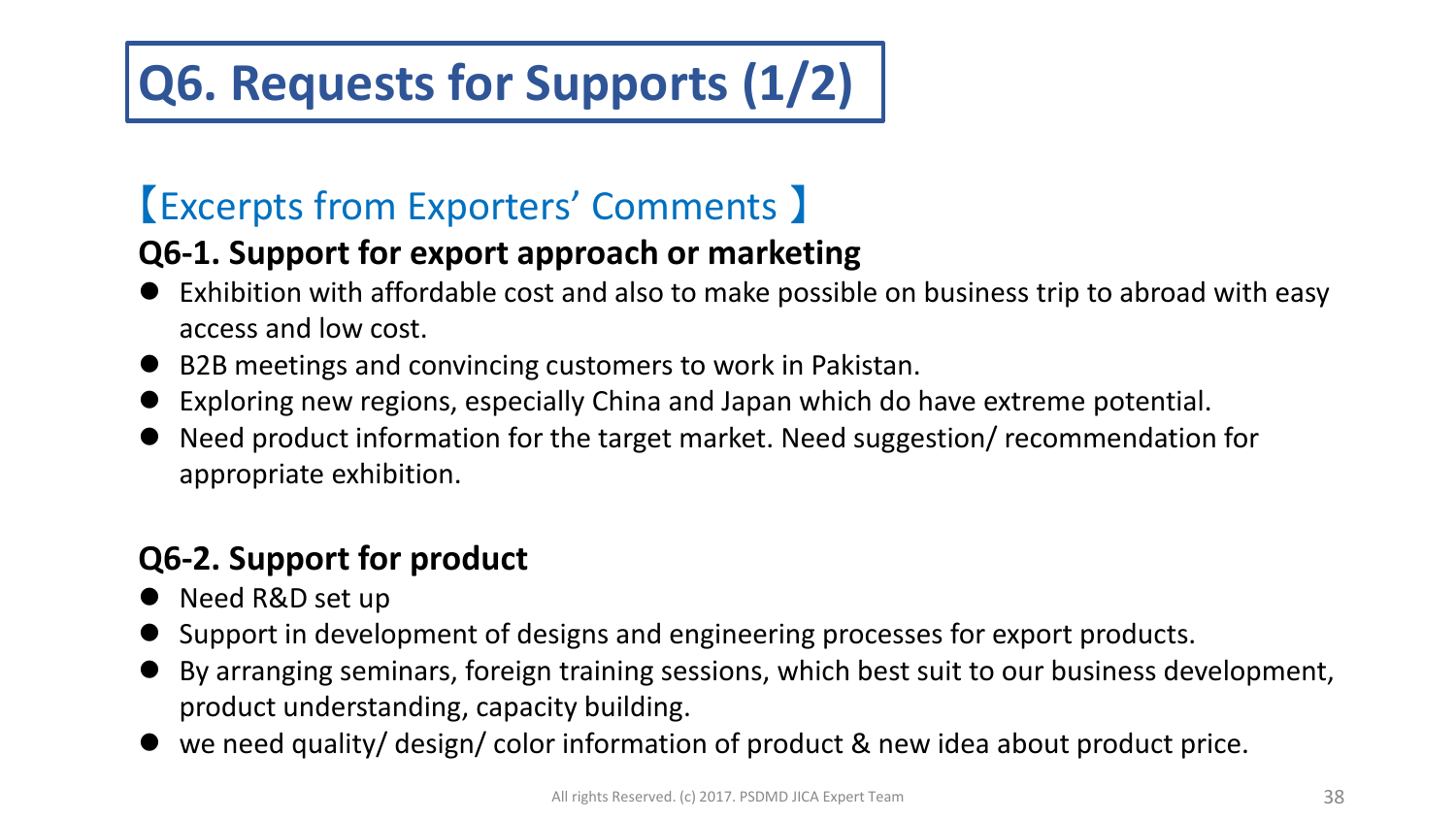# **Q6. Requests for Supports (2/2)**

## 【Excerpts from Exporters' Comments 】

### **Q6-3. Support for production & quality control**

- Technical training of quality assurance staff
- Implementation of lean manufacturing tools to improve productivity & quality.
- To upgrade technical training institutes. Sponsored training courses to enhance skill workers.
- Need the support in international quality standard production which suit to int'l market needs.

#### **Q6-4. Tax Relief**

- We need tax relief such as zero sales tax on major raw materials, income tax exemption on export, no taxes on machinery & machinery parts for export sector.
- Refunds and adjustments should be smooth.
- Apparel export should be seriously promoted with subsidies like other competitors countries.

#### **Q6-5. Others**

 It is a good effort and more and more Japanese experts needed for Pakistan apparel industry. It would definitely work once given a due importance and implementation.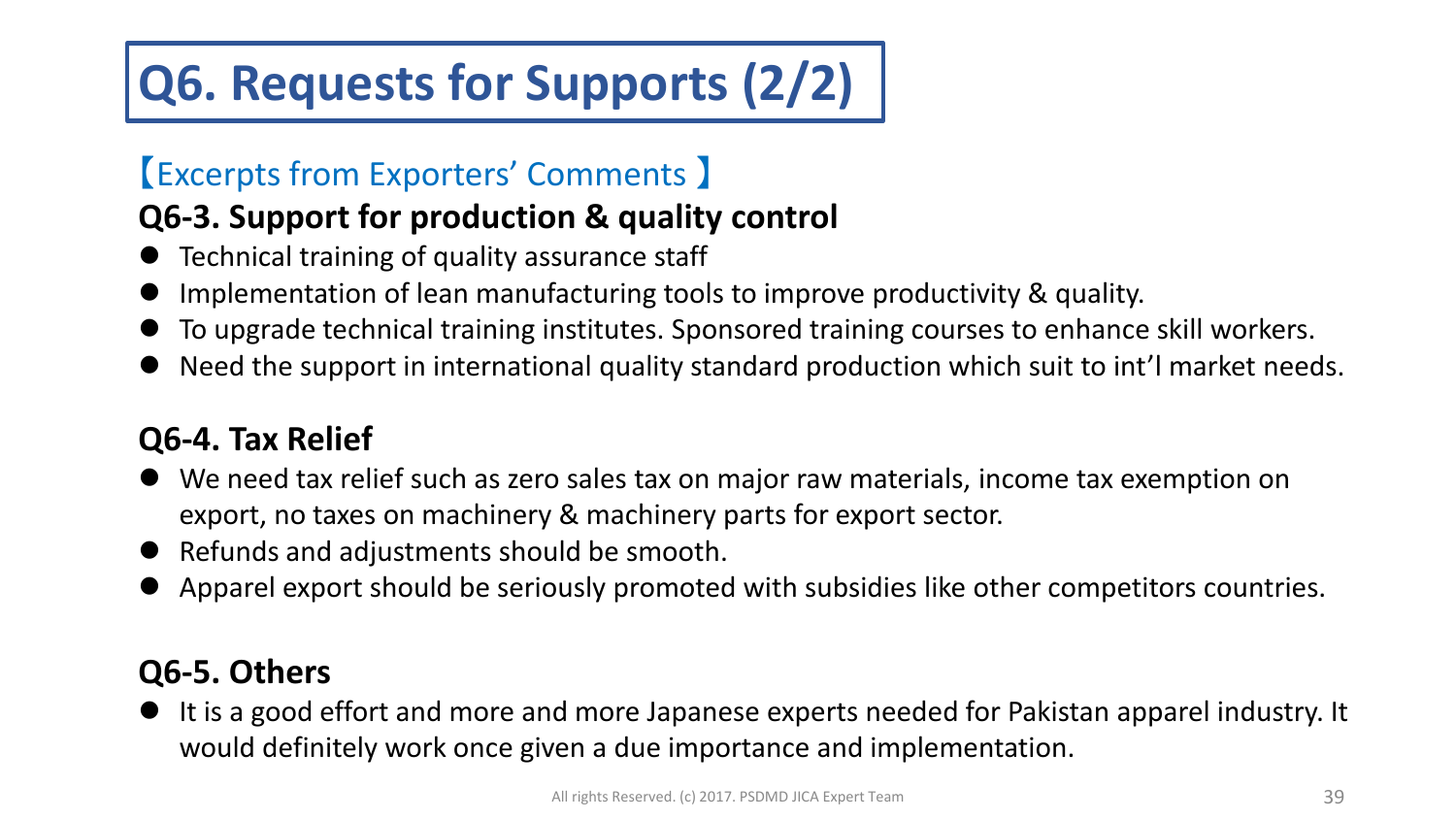# **3-2 Findings from Apparel Buyers**

# **Q1. Comparison with Other Competitor Countries (1/2)**

## 【Comments from Buyers】

#### **1 Human Resources**

- The labor skill level is not par with other Asian competitors.
- Good competent middle management is not available.
- Poor productivity due to piece rate workers.
- Lack of training and investment in human resources is main cause for non-competitiveness.

#### **2 Products**

- Pakistan apparel industry is competing for lower-end products and the reason is it's a cotton-producing country but market competitive only in the products produced from short staple length fibers.
- Polyester/ Synthetic fiber products are expensive to be produced in Pakistan, since raw material requires to be imported from other countries.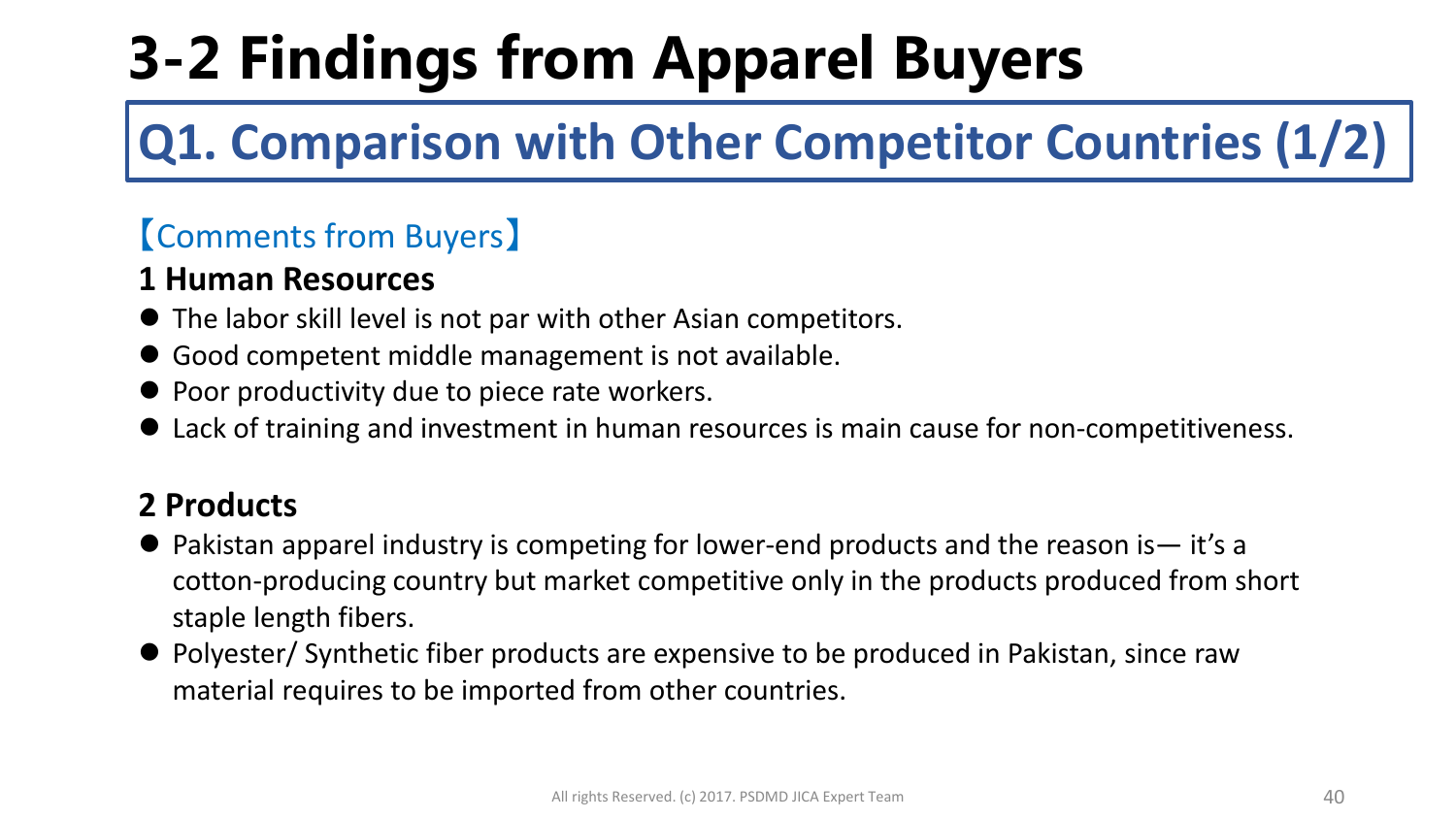# **Q1. Comparison with Other Competitor Countries(2/2)**

#### **3 Production**

- Technology base is good but its management and controls are lacking. Improving the quality control would produce effective results.
- Production losses are high that impacts on prices.
- Poor innovation strategies.

#### **4 Market Diversification**

- More than 90% of Pakistan's apparel export relies on Europe and North America, and this is the highest reliance on these areas among Asian apparel exporting countries.
- More diversification of export destination needed.

#### **5 Country Image**

- Pakistan is at a disadvantage because of travel advisory and poor image of country.
- Few foreign investment and foreign partners due to security issues and negative country image.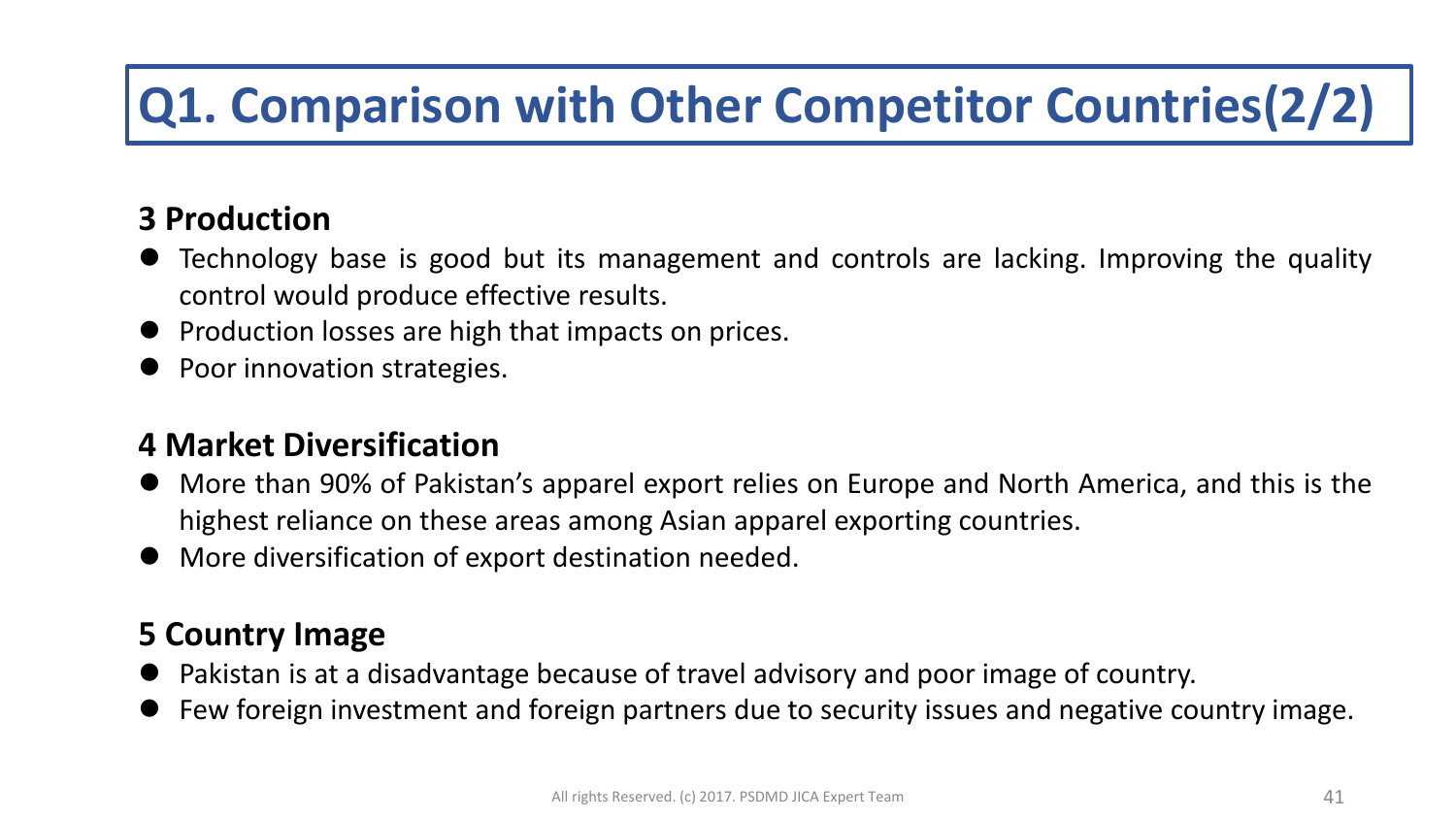# **Q2. Issues to be Improved and Demands (1/3)**

### 【Comments from Buyers】

#### **1 Price**

- Costs must be made more competitive, by minimizing wastages and improving efficiencies if the factories can have functional quality control.
- Price should be compatible with the international market

#### **2 Processing Technology**

- Improvement in automated technology needs to have better efficiency and accuracy.
- Processing technology is at par for large mills, however, process controls are required.
- Processing technology is poor in most of the industry. Bigger set ups have good machinery installed with them but they also lack process controls to reduce wastages and increase efficiencies for minimizing the process costs.
- Need to develop capability to improve Right First Time ratios in Dyeing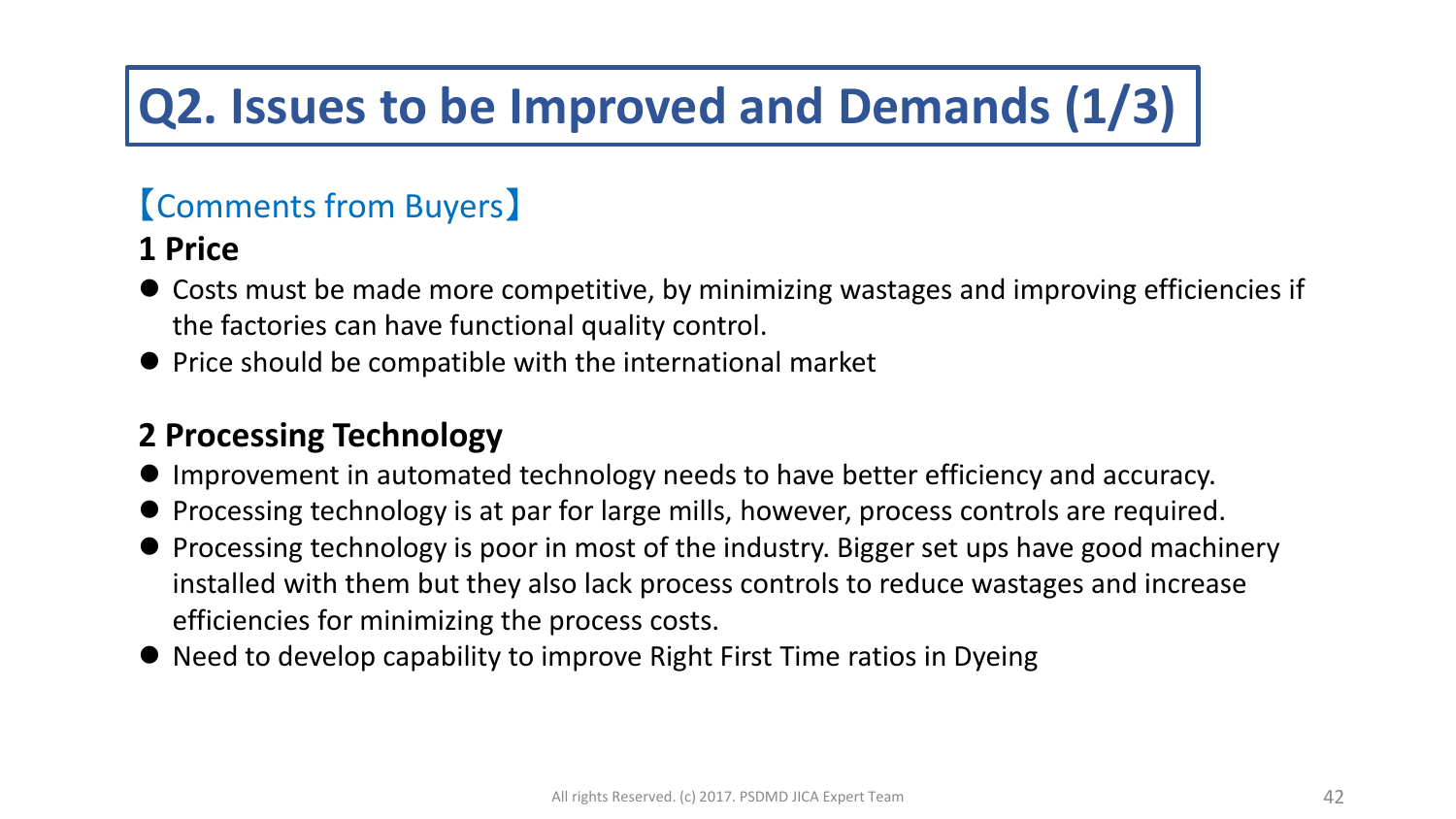# **Q2. Issues to be Improved and Demands (2/3)**

#### **3 Quality**

- Factories need to conduct quality cost audits and train workers in producing.
- Need to meet the buyer's requirement at any cost with no compromise on quality
- Quality control levels are to be improved through system automations and educated human resource.
- To improve quality further, lean manufacturing and six sigma knowledge and awareness can be help.

#### **4 Design**

- There is very limited level of innovation and R&D support that drive design enhancement
- Industry need to meet the buyer's design and also try to launch a new effective design
- Need to hire professional designers for new and unique developments to compete in the market.
- Design is a big limitation in export oriented apparel industry and they are copy cads. Designs should be innovated at source base to get a competitive edge into ever changing world apparel market.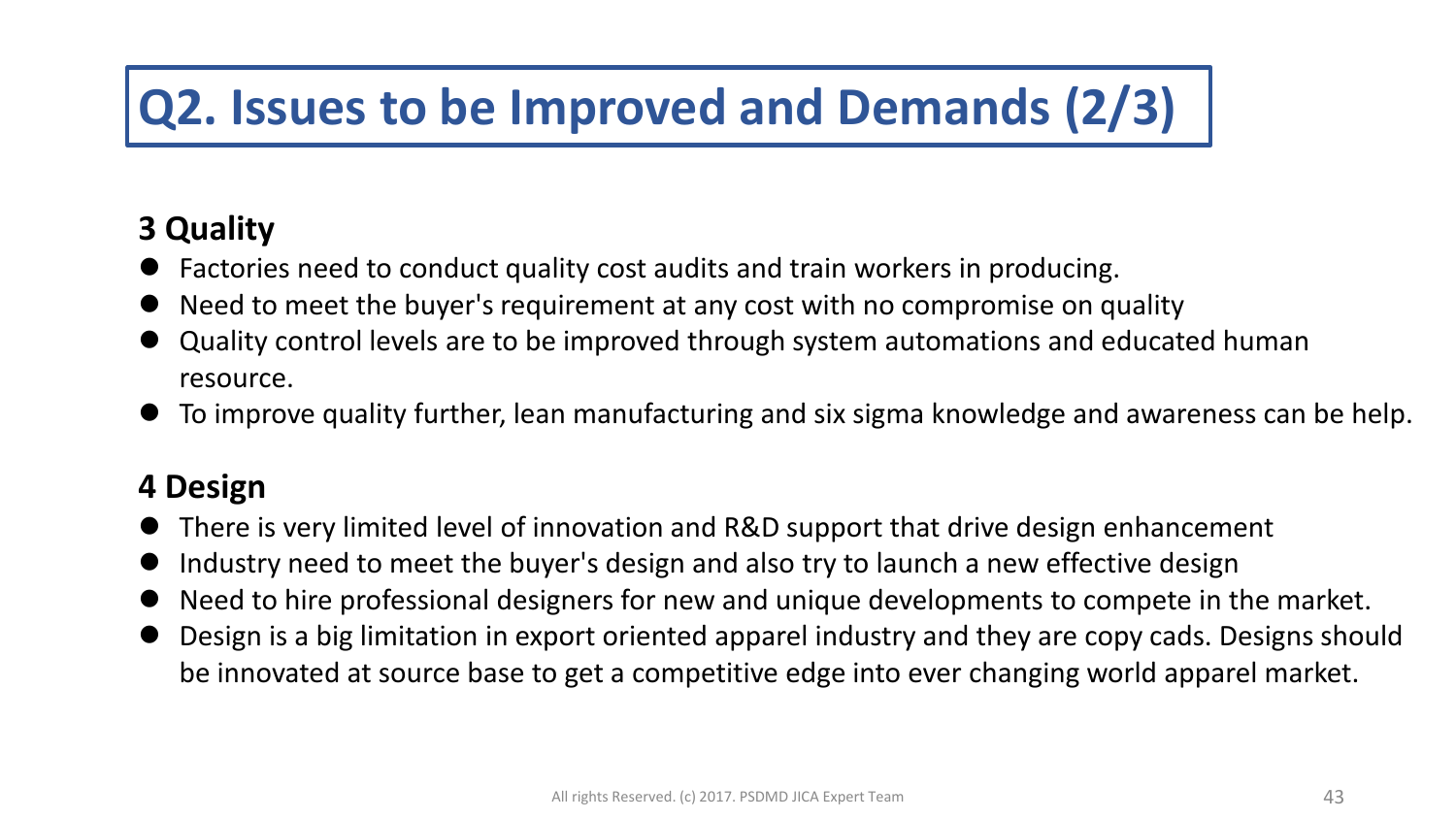# **Q2. Issues to be Improved and Demands (3/3)**

#### **5 Function**

- More interesting blends and textures required.
- Performance or active wear apparels need to be added.
- Products are more basic. There aren't many performance attributes in the products.

#### **6 Delivery**

- Due to poor supply chain control and accountability, the delivery dates are not reliable.
- 30-45 days needed and development activities need to be improved.
- Delivery date is big issue in SME sector who is exporting. They do not understand the importance of it in current state of business world. Big manufacturing companies dealing with ethical and world renowned brands are performing well on delivery.

#### **7 Production Lot**

- Generally mills are prepared to run large lots. Very few mills are willing to do small runs.
- Huge problem in handling small production lots due to cost inefficiency and wastages. Large lots are preferred by most of the manufacturing concerns.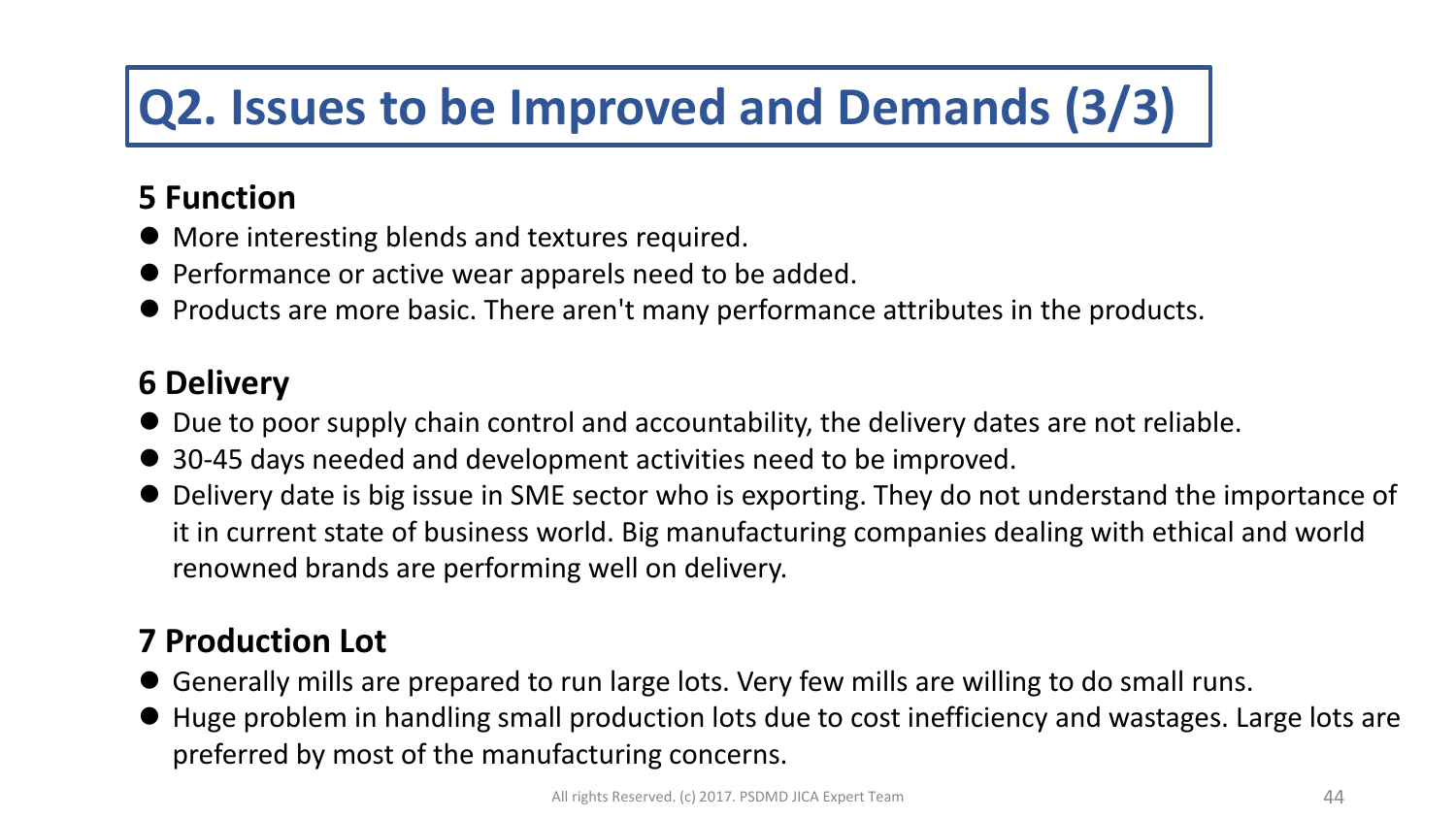# **4. Recommendations (1/3)**

## 【**These are recommendations made by JICA Expert based on the results**】

#### **4-1 Workforce**

Pakistan needs to invest in their workforce more through skill development and management development to improve their performance on productivity and quality.

#### **4-2 Diversification**

Expanding into a diverse market & product should be handled as a prudent national strategy.

#### **4-3 Globalization**

As globalization strategy and diversification of global value chain, Pakistani firms should invest in overseas countries more that are close to the large target markets. This is also a good access for direct marketing, advanced technology & design, and having excellent workforce. It is also a good occasion to develop global value chain to upgrade the business.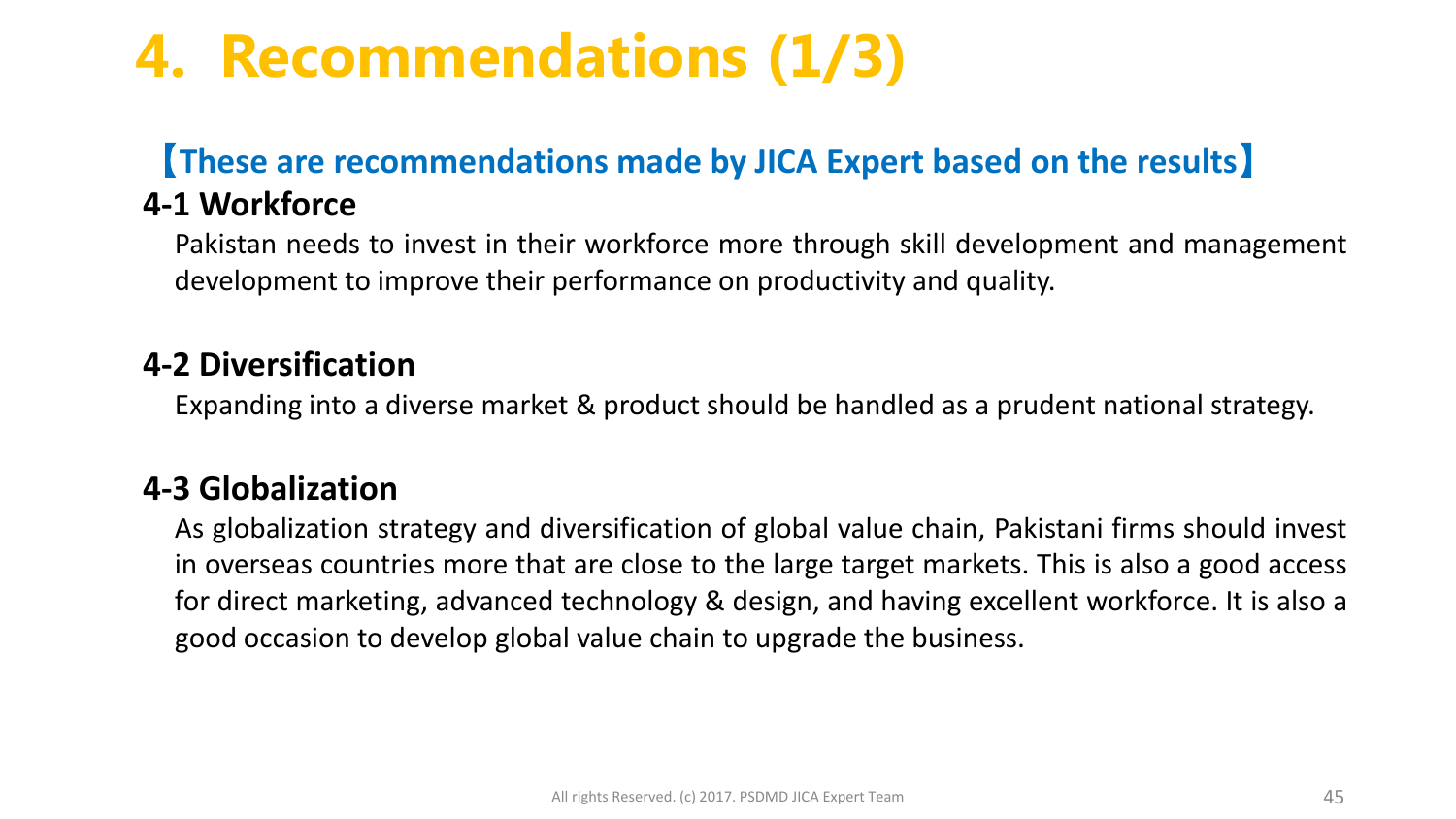# **4. Recommendations (2/3)**

## 【**These are recommendations made by JICA Expert based on the results**】

#### **4-4 Cost Competitiveness**

It is necessary to enhance the price competitiveness by increasing the productivity and decrease the cost with the production efficiency. Guidelines and practical consulting for skills development and production & quality control should be facilitated.

#### **4-5 R&D and Design**

Pakistan should invest in R&D and design enhancement more which helps in maintaining flexibility in terms of responding to market demands and innovative solutions to the prevailing challenges.

#### **4-6 Sustainability**

Pakistan should invest in sustainable practices, ensure employee safety standards, have strong quality checks in place and so on, as well as following global policies and practices to ensure a positive image and to ensure a distance from scandals.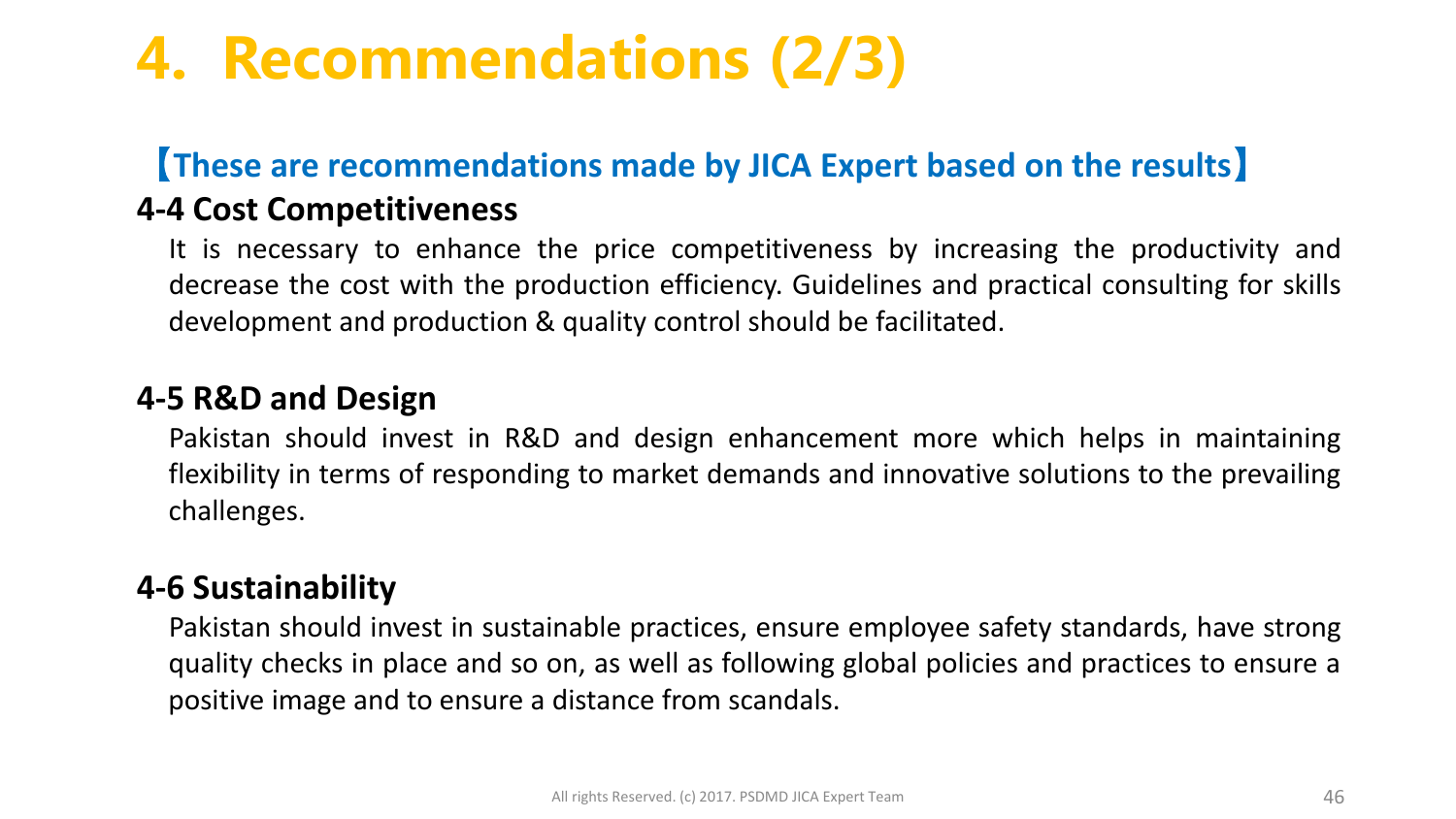# **4. Recommendations (3/3)**

#### 【**These are recommendations made by JICA Expert based on the results**】 **4-7 Quality**

It is necessary to enhance quality control and inspection to upgrade products to be more high value added. Quality control levels shall be improved through system automations, educated human resource, lean manufacturing, and so on.

#### **4-8 Differentiation**

Identify and develop its superiority and differentiation to compete in the global market, and it will lead to national brand by focusing on the quality and design rather than competing solely on price.

#### **4-9 FDI Promotion into Apparel Sector**

It is necessary to bring more foreign investors or business partners into apparel sectors to improve business performance of the apparel industry. Aggressive incentive facilitation made by government is recommended. This shall be made together with improving the country images.